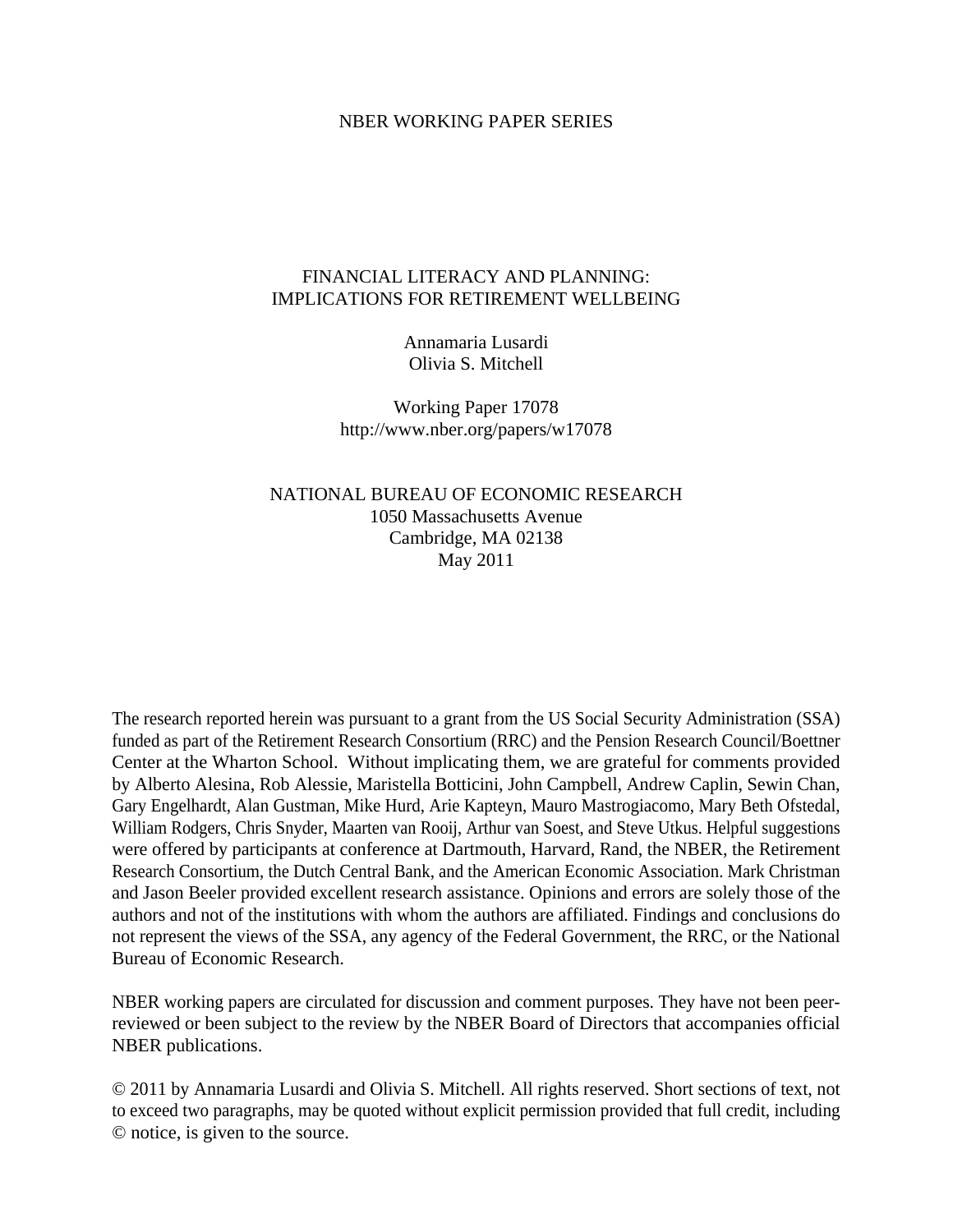Financial Literacy and Planning: Implications for Retirement Wellbeing Annamaria Lusardi and Olivia S. Mitchell NBER Working Paper No. 17078 May 2011 JEL No. D91

## **ABSTRACT**

Relatively little is known about why people fail to plan for retirement and whether planning and information costs might affect retirement saving patterns. This paper reports on a purpose-built survey module on planning and financial literacy for the Health and Retirement Study which measures how people make financial plans, collect the information needed to make these plans, and implement the plans. We show that financial illiteracy is widespread among older Americans, particularly women, minorities, and the least educated. We also find that the financially savvy are more likely to plan and to succeed in their planning, and they rely on formal methods such as retirement calculators, retirement seminars, and financial experts, instead of family/relatives or co-workers. These results have implications for targeted financial education efforts.

Annamaria Lusardi George Washington School of Business 2201 G Street, NW Washington, DC 20052 and NBER alusardi@gwu.edu

Olivia S. Mitchell University of Pennsylvania Wharton School 3620 Locust Walk, St 3000 SH-DH Philadelphia, PA 19104-6302 and NBER mitchelo@wharton.upenn.edu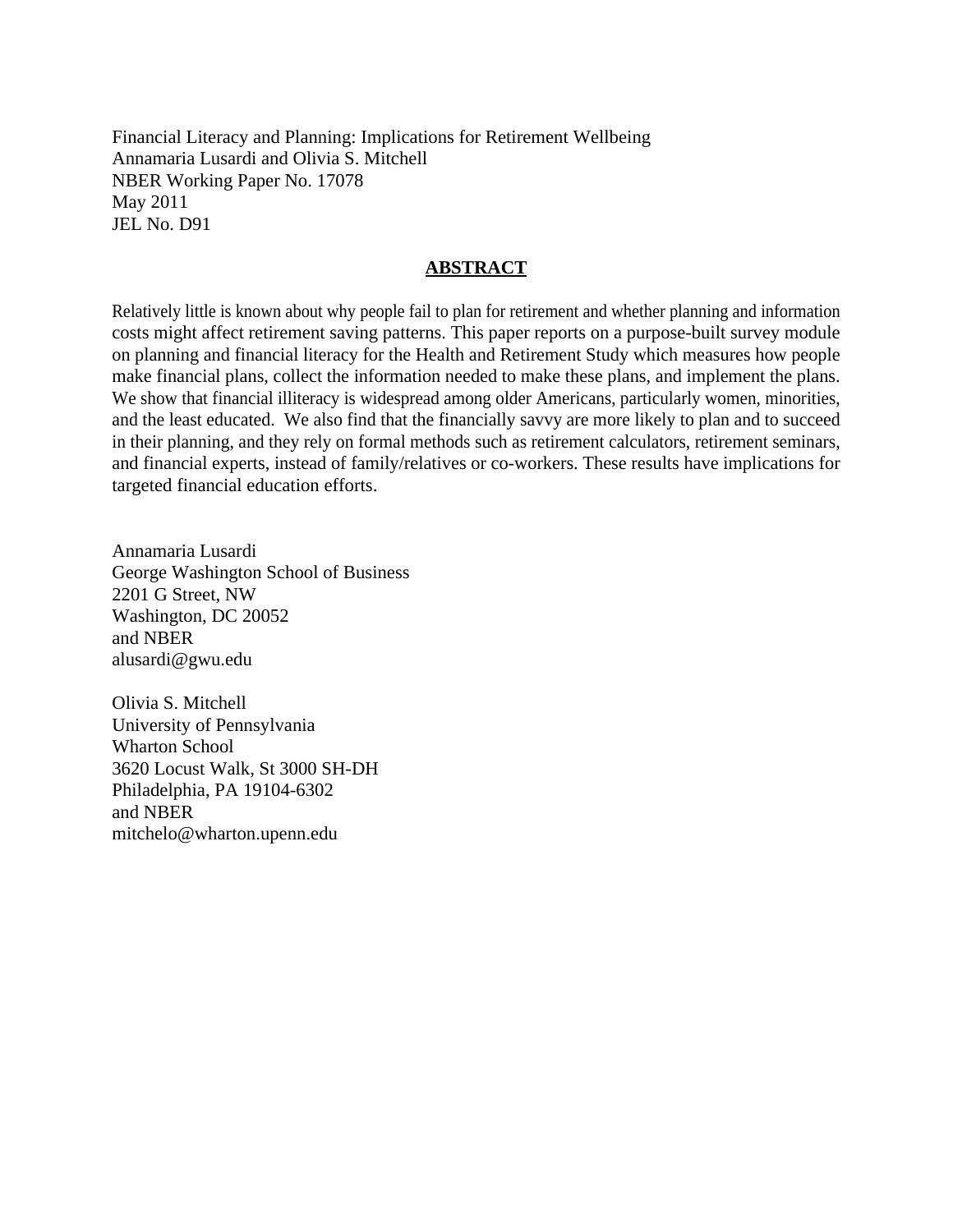#### **Introduction**

 Most older Americans are not at all confident about the efficacy of their efforts to save for retirement, and in fact one-third of adults in their 50s have failed to develop any kind of retirement saving plan at all (Lusardi 1999, 2003; Yakoboski and Dickemper, 1997). What explains this low level of retirement preparedness? Why do people do such a poor job when it comes to designing and carrying out retirement saving plans? In this paper we explore the hypothesis that poor planning may be a primary result of financial illiteracy. That is, we evaluate whether those who report that they are unable to plan for retirement and/or who cannot carry out their retirement saving plans are also those who are' least aware of fundamental economic concepts driving economic wellbeing over the life cycle.

While several prior studies offer suggestions about why people fail to plan for retirement, few examine the roles that planning and information costs might play in affecting retirement saving decisions. Others have offered evidence on related topics; for instance Calvert, Campbell, and Sodini (2007) show that more sophisticated households are more likely to buy equities and invest more efficiently,<sup>1</sup> and Hilgerth, Hogarth, and Beverly (2003) and Lusardi and Mitchell (2009) demonstrate strong links between financial knowledge and financial behavior. Our contribution reports on a special module on planning and financial literacy we designed for the 2004 Health and Retirement Study (HRS) which allows us to investigate how workers make their saving decisions, how they collect the information for making these decisions, and whether they possess the financial literacy needed to make these decisions. Using the responses to this survey, we argue that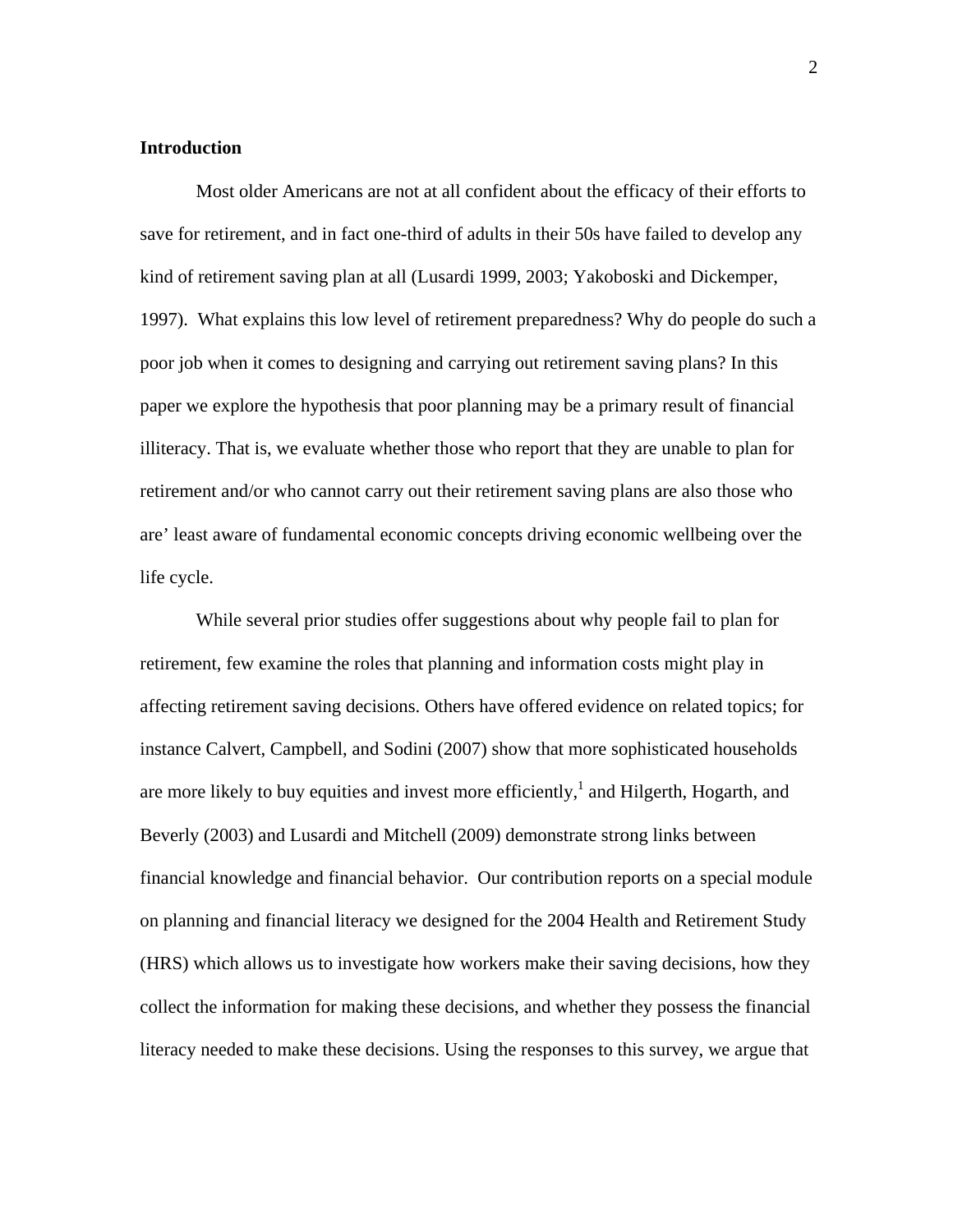lack of literacy and financial sophistication are critical because they have important consequences for lifetime wellbeing.

#### **Methods and Data**

The conventional economic framework used to model consumption and saving decisions posits that rational and foresighted consumers derive utility from consumption and leisure over the lifetime. In its simplest format, the consumer's problem is modeled as in terms of lifetime expected utility or the expected value of the sum of per-period utility  $U(c_i)$  discounted to the present (with discount factor  $\beta$ ), multiplied by the probability of survival  $p_i$  from the worker's current age j to the oldest possible lifetime D:

$$
E\left[\sum_{j=s}^D \beta^{j-s} U(c_j)\right].
$$

Per period assets and consumption  $(a_i \text{ and } c_j)$  are determined endogenously by maximizing this function subject to an intertemporal budget constraint; here  $e_i$  is labor earnings, raj represents the household's returns on assets aj, and SS and PP represent the household's Social Security benefits and pensions which depend on the worker's retirement (R) age:

$$
y_j = e_j + ra_j, j \in \{S, ..., R-1\}
$$

and

$$
y_j = SS_j(R) + PP_j(R) + ra_j, j \in [R,...,D].
$$

Furthermore consumption depends on income, assets, and benefits so that:

$$
c_j + a_{j+1} = y_j + a_j, j \in [S, ..., R-1]
$$
 before retirement (R), and  

$$
c_j + a_{j+1} = y_j + a_j, j \in [R, ..., D]
$$
 from retirement to death (D).<sup>2</sup>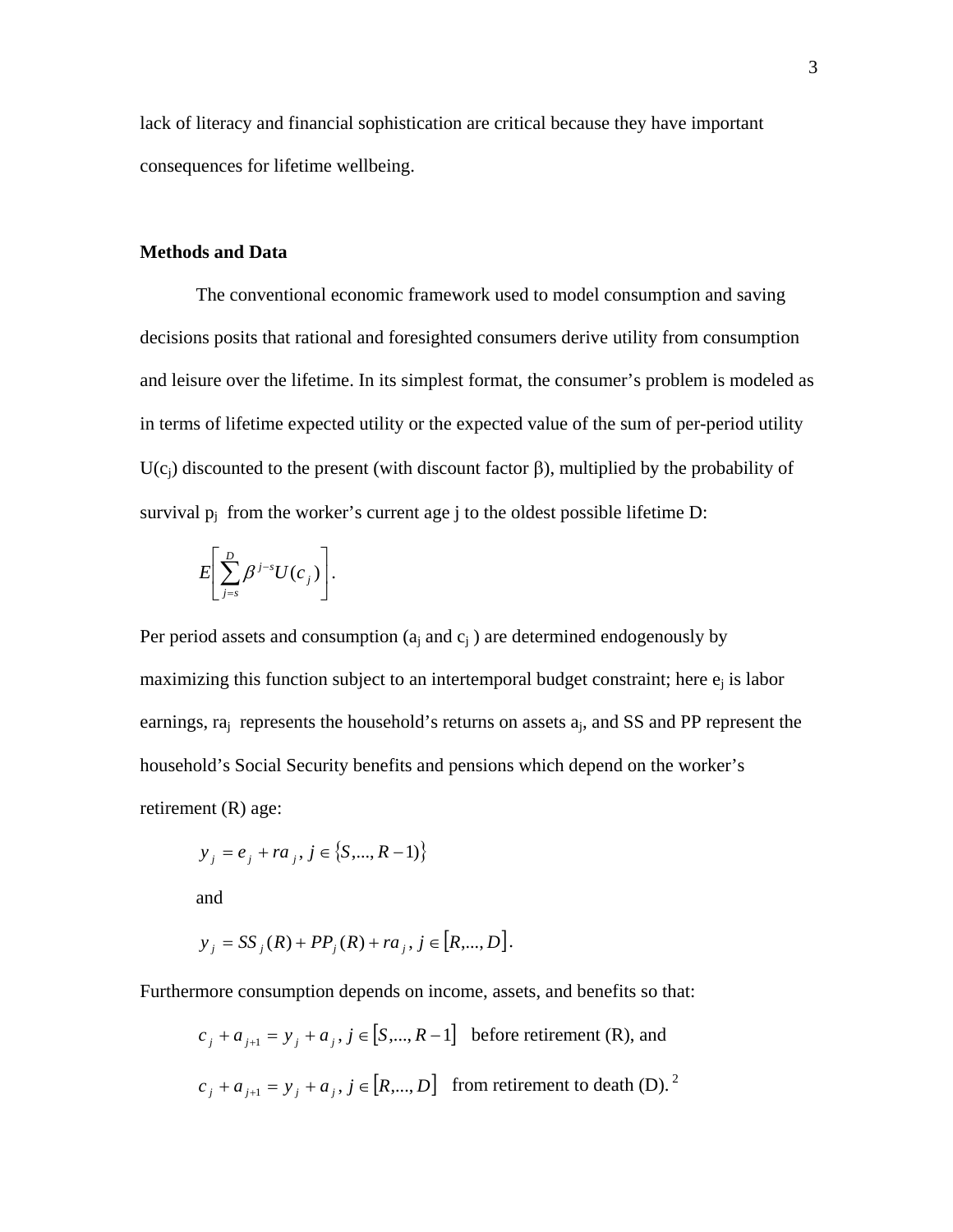In other words, the economic model posits that the consumer has expectations regarding prospective survival probabilities, discount rates, investment returns, earnings, pensions and Social Security benefits, and inflation. Further, the consumer is assumed to use that information to formulate and execute optimal consumption, work, and saving plans.

This formulation makes it clear that saving for retirement requires substantial information and financial literacy, as well as the tools to plan and implement retirement saving plans. But whether "real people" can meet this challenge is a topic of substantial current interest, and it is particularly important in view of the trend have workers take responsibility to save, manage their pension investments, and draw down their retirement assets in a self-managed retirement environment. To further investigate the links between the sources of information on which households rely, financial literacy, and planning, we designed a special module on retirement planning to assess levels of financial literacy along with consumers' efforts to budget, calculate, and develop retirement saving plans. We implement this in the context of the Health and Retirement Study (HRS), a nationally representative longitudinal dataset of Americans over the age of 50. This survey, conducted every two years since 1992, is designed to address these questions by tracking health, assets, liabilities, and patterns of wellbeing in older households. The core survey consists of a 90-minute core questionnaire administered to age-eligible respondents and their spouses. In addition, our special financial literacy and planning module included three questions on **financial literacy,** as follows:

Suppose you had \$100 in a savings account and the interest rate was 2% per year. After 5 years, how much do you think you would have in the account if you left the money to grow: more than \$102, exactly \$102, less than \$102?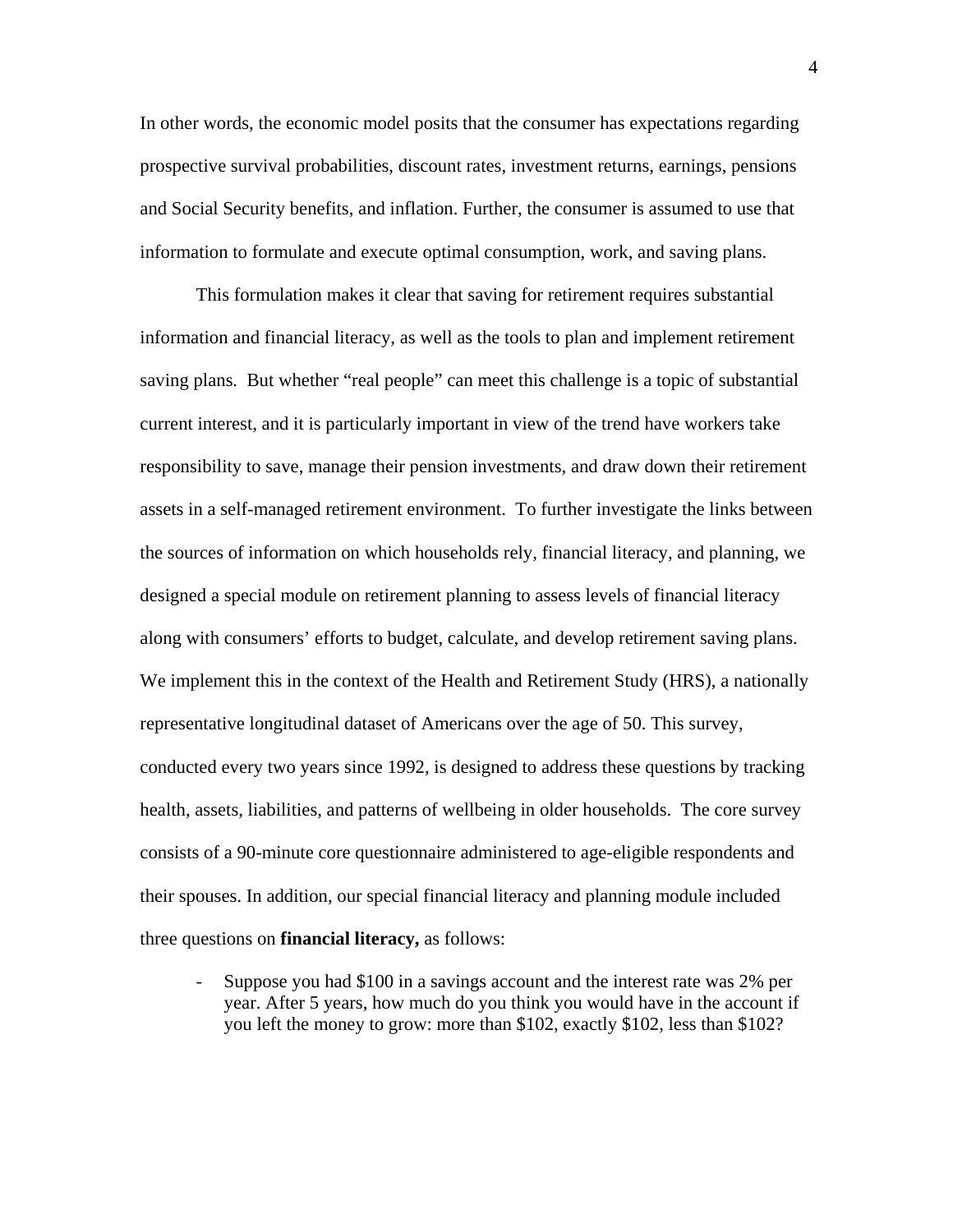- Imagine that the interest rate on your savings account was 1% per year and inflation was 2% per year. After 1 year, would you be able to buy more than, exactly the same as, or less than today with the money in this account?
- Do you think that the following statement is true or false? "Buying a single company stock usually provides a safer return than a stock mutual fund."

The first two questions we refer to as the "Compound Interest" and "Inflation" items, and they indicate whether respondents command the key economic concepts fundamental to saving. The third question, which we dub "Stock Risk," evaluates knowledge of risk diversification, crucial to informed investment decisions.

 We also ask respondents to how they calculate retirement saving needs. To do so, we replicate a question on whether people plan for retirement asked by EBRI in its Retirement Confidence Survey and in TIAA-CREF surveys (Ameriks, Caplin and Leahy 2003; EBRI 1996, 2001). We also ask whether people ever assessed their retirement saving needs and what followed from such assessment. The three HRS modular questions on **retirement planning** are as follows:

- Have you ever tried to figure out how much your household would need to save for retirement?
- Did you develop a plan for retirement saving?
- How often were you able to stick to this plan: Would you say always, mostly, rarely, or never?

Last we assess what tools people use to devise and carry out their retirement saving plans. Specifically, we inquire whether respondents contact friends, relatives, or experts, and whether they use retirement calculators. Also we ask whether respondents track their spending and set spending budgets. The specific **planning tools** questions are as follows:

Tell me about the ways you tried to figure out how much your household would need.

o Did you talk to family and relatives?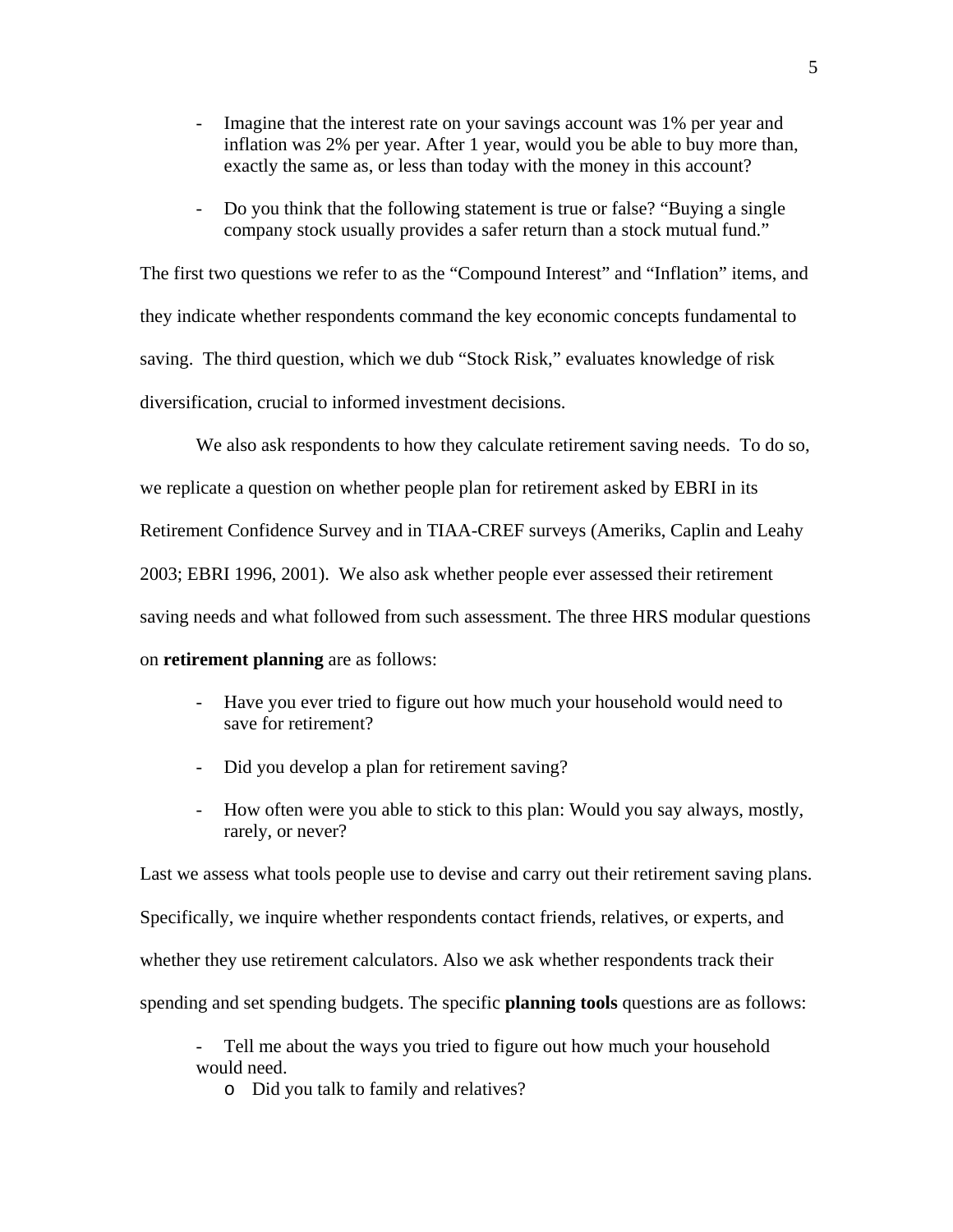- o Did you talk to co-workers or friends?
- o Did you talk to co-workers or friends?
- o Did you use calculators or worksheets that are computer or Internet-based?
- o Did you consult a financial planner or advisor or an accountant?
- How often do you keep track of your actual spending: would you say always, mostly, rarely, or never?
- How often do you set budget targets for your spending: would you say always, mostly, rarely, or never?

 Using respondents' answers to these questions, along with information of their sociodemographic characteristics, we can assess the prevalence of financial literacy, retirement calculations, and the planning tools people deploy to devise and execute their plans. In addition, we determine whether those who lack knowledge of basic economic concepts also seem to be those who have particular difficulty devising plans and carrying them out in practice. In what follows, we offer both tabular and multivariate analysis of the data, so as to evaluate whether those who are more financially literate are also more likely to plan and be successful planners.

#### **Financial Literacy Results**

Our first set of findings on financial literacy among this nationally representative sample of older Americans is reported in Panel A of Table 1, where we see that only twothirds of the respondents understand compound interest. This is a discouraging finding inasmuch as this generation in its 50's and 60's has made many important financial decisions over its lifetime. More of the respondents, three-quarters, can answer the inflation question correctly and understand they would be able to buy less after a year if the interest rate was 1 percent and inflation 2 percent. Yet only half of the respondents know that holding a single company stock implies a riskier return than a stock mutual fund. It is also of interest to distinguish between those who can give a correct answer,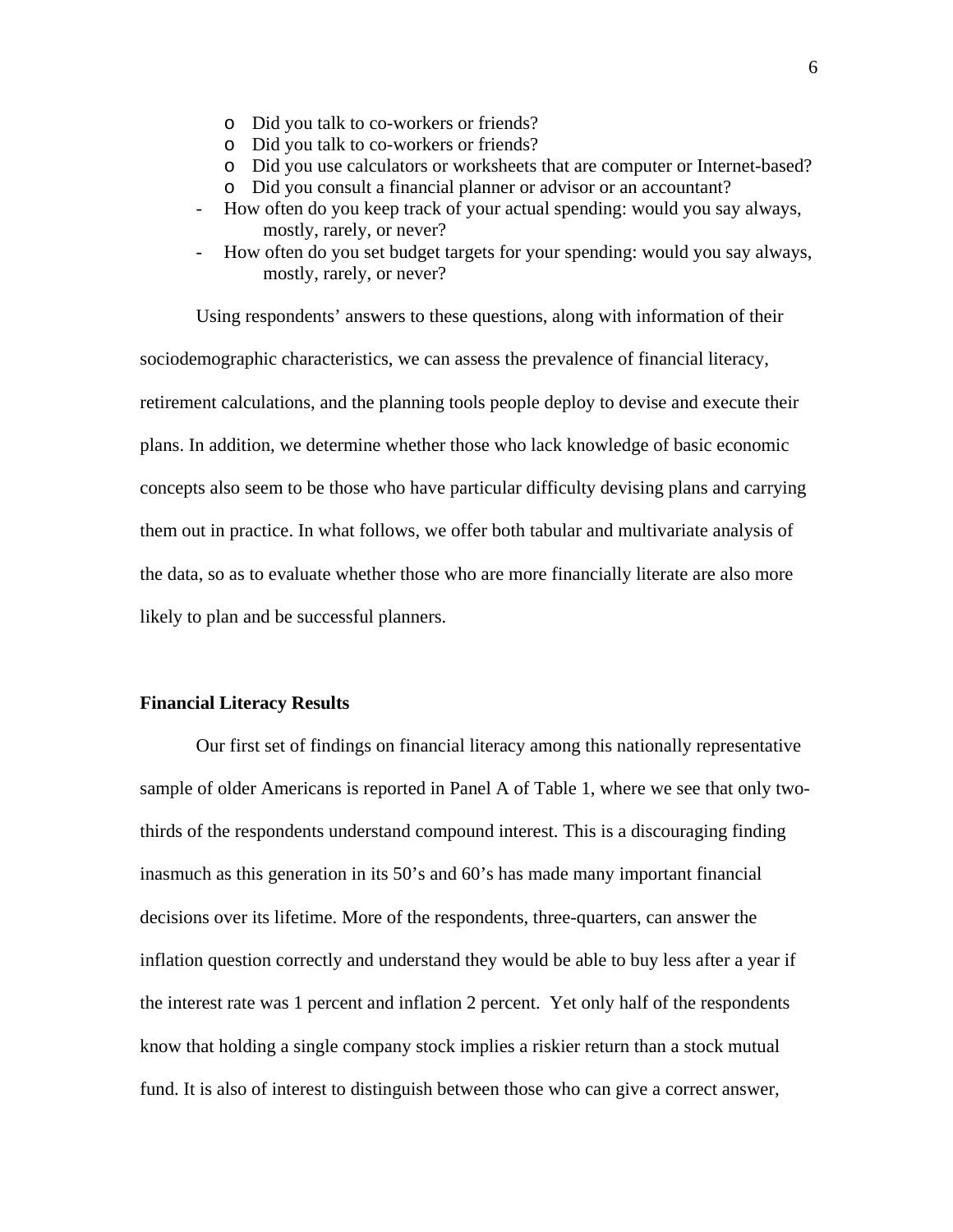versus those giving either an incorrect answer or saying they "don't know" (DK). Interestingly, the proportion of incorrect/DK responses varies according to the question. For example, only 9 percent did not know about interest compounding, but more than onefifth (22 percent) gave an incorrect answer. On the inflation question, 10 percent did not know, while 13 percent gave a wrong answer. The question about stock risk elicited the most DKs: one-third (34 percent) of the sample did not know, while a smaller fraction (13 percent) gave a wrong answer.

#### *Table 1 here*

 Inasmuch as the first two questions are crucial to financial numeracy, it is disturbing that only slightly over half (56 percent) of the sample gets *both* questions right (see Panel B). Also disturbing is the fact that only one-third (34 percent) of respondents can correctly answer all three questions. Another interesting finding is that the "DK" responses are highly correlated: that is, financial illiteracy is systematic across areas examined. For instance, there is a 70 percent correlation between those who cannot answer both the interest compounding question and the inflation question. Erroneous answers are more scattered, with mistakes having a correlation of only 11 percent.

These results reinforce other U.S. findings on older respondents (c.f. Bernheim 1995, 1998; Hogarth and Hilgerth 2002; Moore 2003; and Lusardi and Mitchell 2007*b*, 2007*c*). These authors tend to concur that such individuals often fail to understand key financial concepts particularly relating to bonds, stocks, mutual funds, and the working of compound interest; they also report that these people often do not understand loans (and in particular, mortgages).<sup>3</sup> The same is true of younger Americans: the National Council on Economic Education (NCEE 2005) study of high school students and working-age adults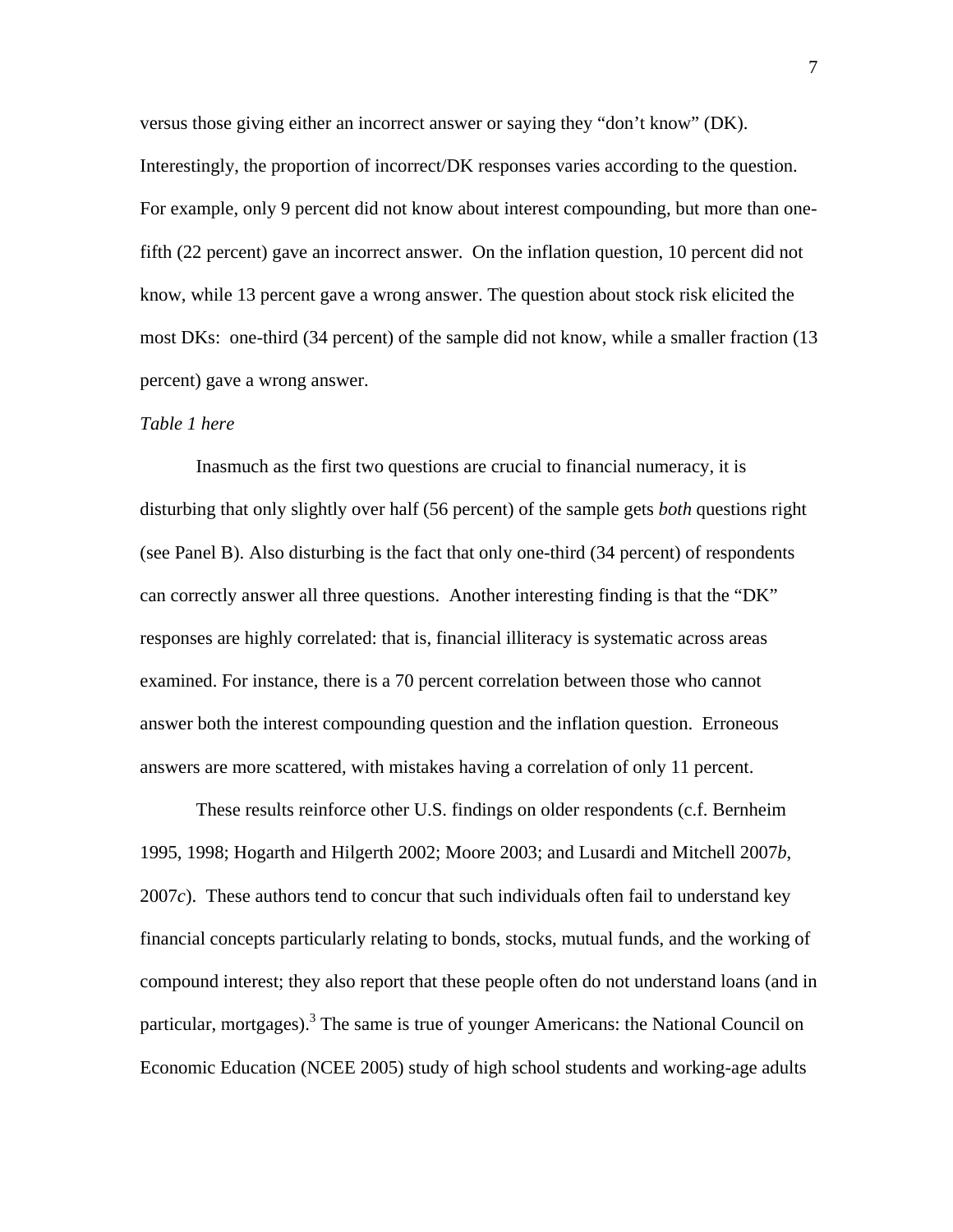in 2005 revealed a widespread lack of knowledge of fundamental economic concepts. Similar results for US high school students are reported by Mandell (2004) and young adults (Lusardi, Mitchell, and Curto  $2010$ ).<sup>4</sup> Clearly the news is far from positive: Americans' financial literacy levels are low.

**Who Is Financially Literate?** Next we evaluate the extent of heterogeneity in financial knowledge across demographic groups. Specifically, we are interested in whether knowledge patterns differ by race/ethnicity and education, as depicted in Figure1. A first point to note is the differences in knowledge between Whites, Blacks, and Hispanics.<sup>5</sup> Specifically, fewer than half of the Hispanics can answer correctly the interest compounding question, and a sizable fraction of the remainder stated they did not know the answer. This is a potentially important result in view of the fact that many Hispanics tend to be unbanked and do not hold checking accounts (Hogarth, Anguelov, and Lee 2004). A similar pattern emerges with the question about inflation, where again Hispanics are least likely to answer correctly. As far as risk diversification is concerned, Hispanics and Blacks both display difficulty answering this question: only one-third (37 percent) of the Blacks responded correctly, and over 40 percent did not know the answer to this question. This may shed further light on why so many Blacks do not hold stocks (Haliassos and Bertaut 1995).

#### *Figure 1 here*

 Differences in financial knowledge across education groups are represented in Figure2, and the patterns confirm expectations that financial literacy is highly and positively correlated with schooling. Most importantly, financial illiteracy is most acute for those with less than a high school degree, and fewer than one-third of respondents with

8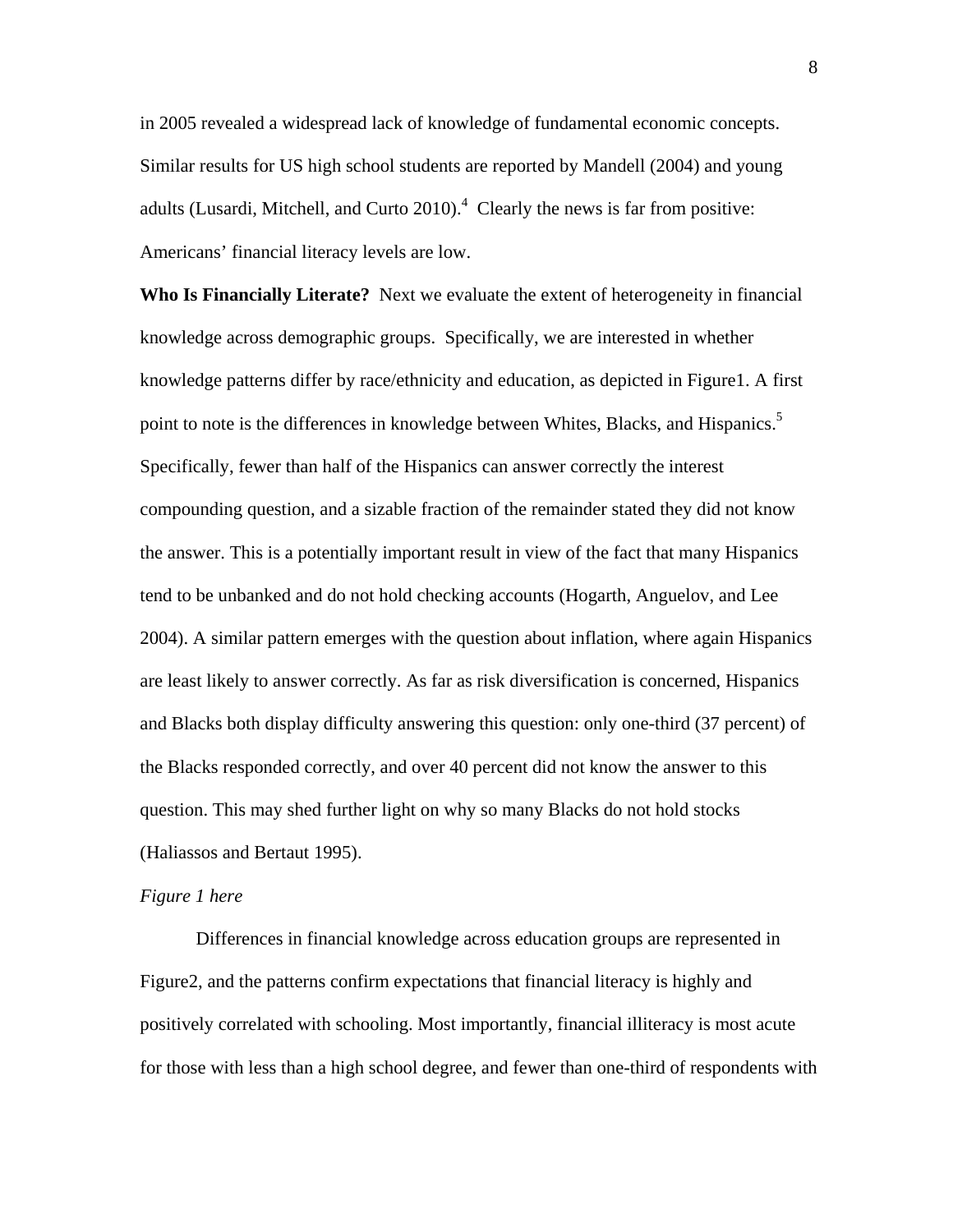only elementary education could correctly answer the question about interest compounding (another third did not know). The prevalence of correct answers to the interest compounding question rises with education, while the proportion of both incorrect answers and DKs falls. A similar pattern characterizes answers to the inflation question, where those lacking a high school education are much more often incorrect or cannot answer the question. Turning to the risk diversification question, only those with at least a college degree display a high proportion of correct answers, though even here, almost a third of these did not know the answer or answered incorrectly to this question. Among the less-educated, the proportion of DK was particularly high; over half of those with less than high school education reported they did not know the answer to these questions. *Figure 2 here* 

 Figure 3 reveals response patterns by sex, where the results confirm that women are generally less financially knowledgeable than men (c.f. Lusardi and Mitchell 2008). Concerning risk diversification, women are less likely to respond correctly to the question compared to men, and are more likely to not know the answer rather than answering incorrectly. Also fewer women can answer all questions correctly compared to men. *Figure 3 here* 

 For brevity, we merely summarize other financial literacy results for along other dimensions. Findings worth highlighting including the fact that the leading edge of the Baby-Boomers (age 51-56 in 2004) was much less knowledgeable about inflation, perhaps a result of their limited historical exposure to inflation or the fact they were in their 20s in the high inflation period during the 1970s and early 1980s.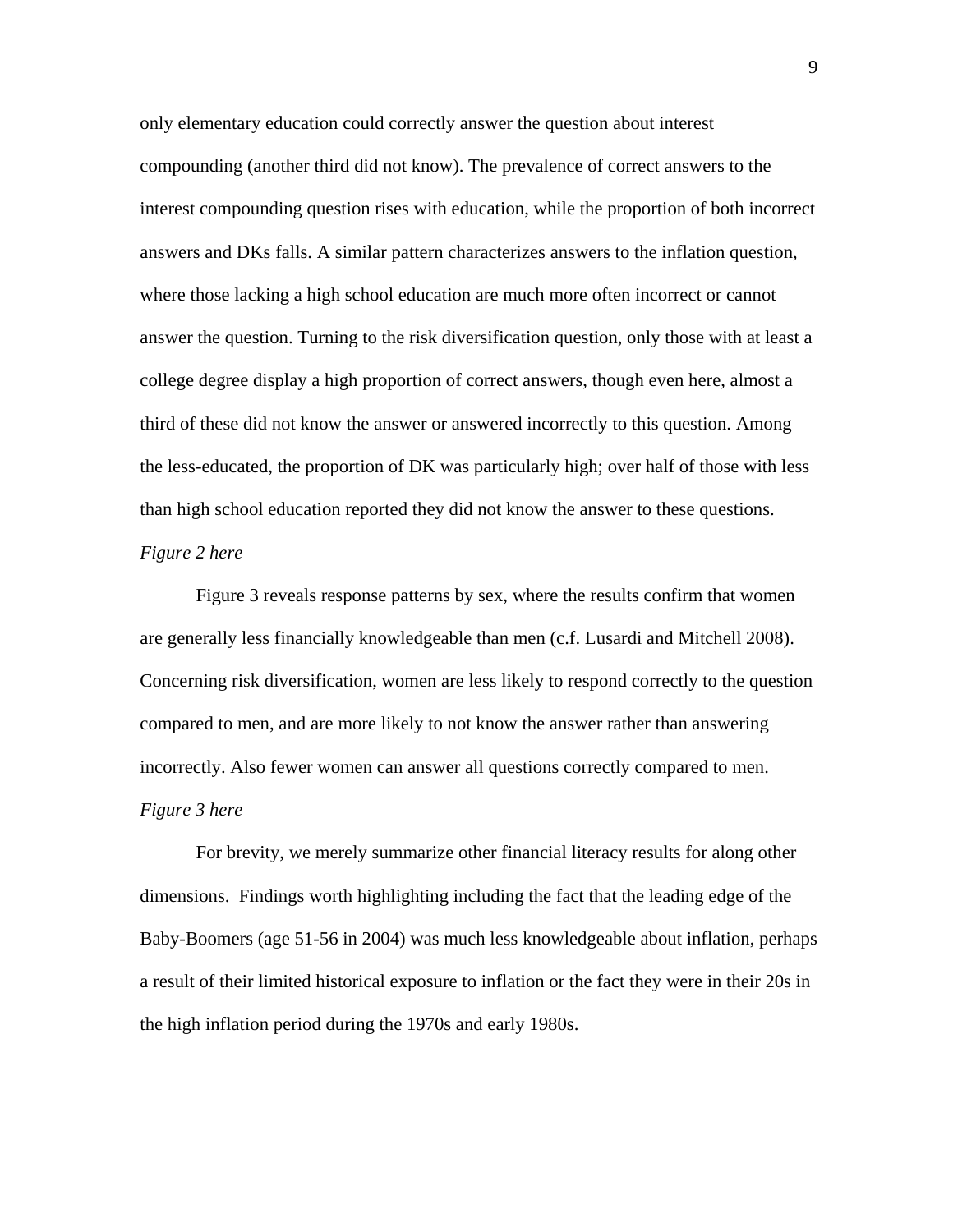#### **Findings for Retirement Planning**

Next we turn an assessment of some of the other predictions of the canonic economic model, including the hypothesis that people look ahead and calculate how much they need to save for retirement. To this end, our HRS modules asks respondents whether they ever tried to figure out how much they need to save for retirement and Table 2 reports the results. Somewhat discouragingly, fewer than one-third of the sample respondents (31 percent) indicated that they actually attempted to do a retirement saving calculation; these we call the S*imple Planners*. The small size of this group confirms summaries of older HRS waves where many people indicated they had given little thought to retirement even when they were just a few years away from leaving the workforce (Lusardi 1999, 2002, 2003). Our results also confirm a widespread lack of retirement planning, even among the educated (Yakobosky and Dickempers 1997; Ameriks, Caplin and Leahy 2004). It is also consistent with work by Mitchell (1988) and Gustman and Steinmeier (1999) who found that workers seem to know very little about their Social Security and pension benefits, two of the most important components of retirement wealth. In fact, close to half of workers in the HRS analyzed by Gustman and Steinmeier (2004) could not report their type of pension plan, and an even larger portion was ignorant of future Social Security benefits.<sup>6</sup>

#### *Table 2 here*

 A key advantage of our module, compared to previous core HRS questions and other surveys, is that we probe further to inquire about the outcomes associated with undertaking planning and related calculations. Panel A of Table 2 indicates that only 58 percent of those who tried to develop a plan actually did so, while another handful "more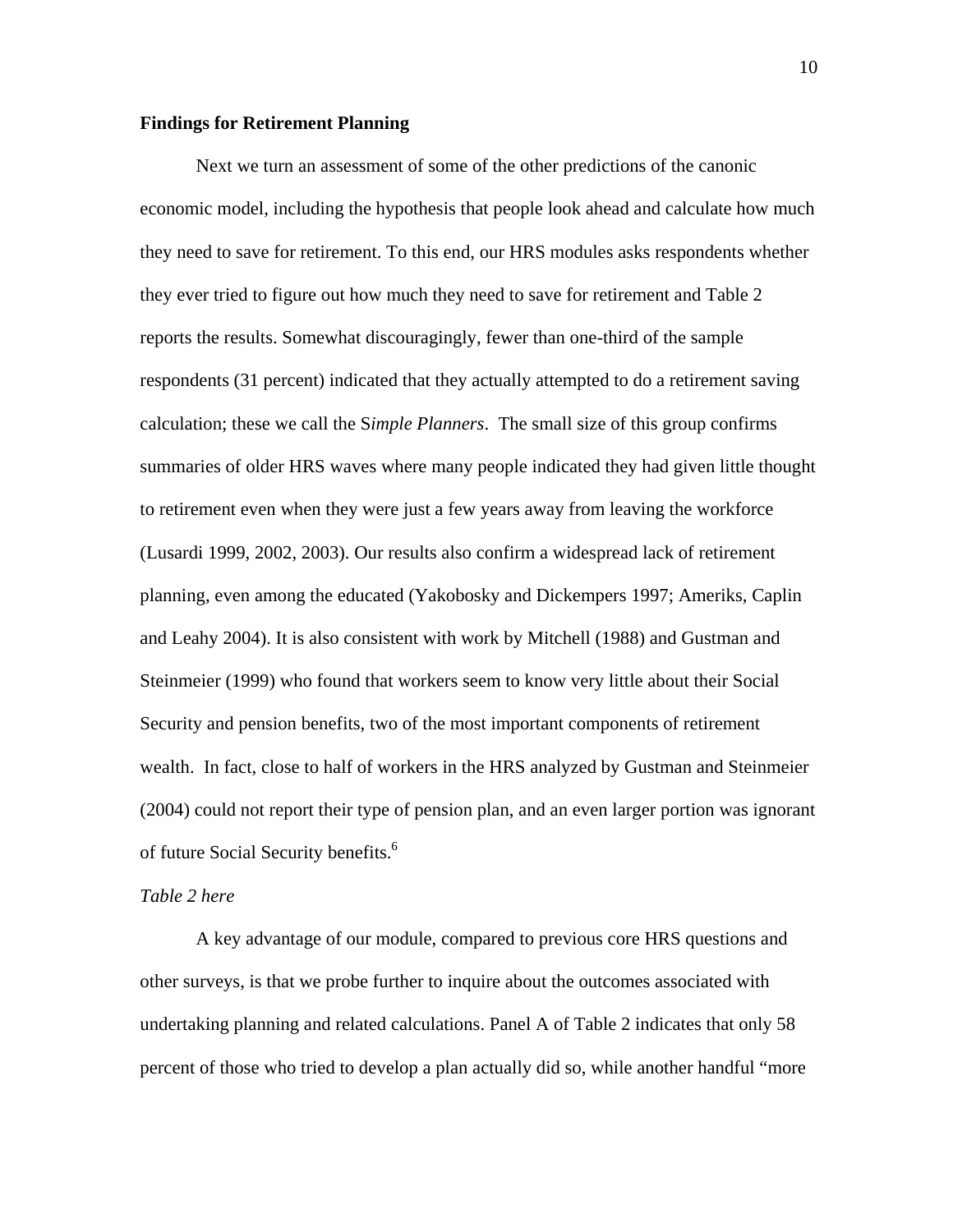or less" developed a plan (nine percent). Both of these groups we refer to below as the *Serious Planners*. The high failure rate, so far as developing a plan is concerned, underscores the fact that retirement projections are difficult to do. If we consider those who responded positively to the question, as many as half of simple planners did not succeed in developing a plan, another disappointing finding. Furthermore, of the subset of serious planners, only one-third (38 percent) was always able to stick to its plan, while half were "mostly" able to stick to their plans (below we call these respondents *Successful Planners*). In the sample as a whole, this represents a meager 19 percent overall rate of successful planning. Of course, households may face unexpected shocks making them deviate from plans, but the fact remains that few respondents do what the economic models suggest that they should. In other words, planning for retirement is difficult, few do it, and fewer still think they get it right.

To further evaluate what planning means and what people actually do when planning for retirement, we also asked respondents to indicate which tools they used in the process. It is possible that those who used crude or inaccurate tools were also those who had low planning success. In fact, respondents used a wide variety of tools to calculate their retirement needs (see Panel A of Table 3; note that these questions were asked only of those who reported they attempted a retirement saving calculations). Results show that between one-quarter and one-fifth of respondents talked to family/relatives or coworkers/friends, while one-third or more used formal means such as retirement calculators, retirement seminars, or financial experts. *Successful Planners* were more likely to use formal means (over 40 percent), whereas *Simple Planners* – some of whom tried and failed – tended to rely on less formal approaches. The Table also shows that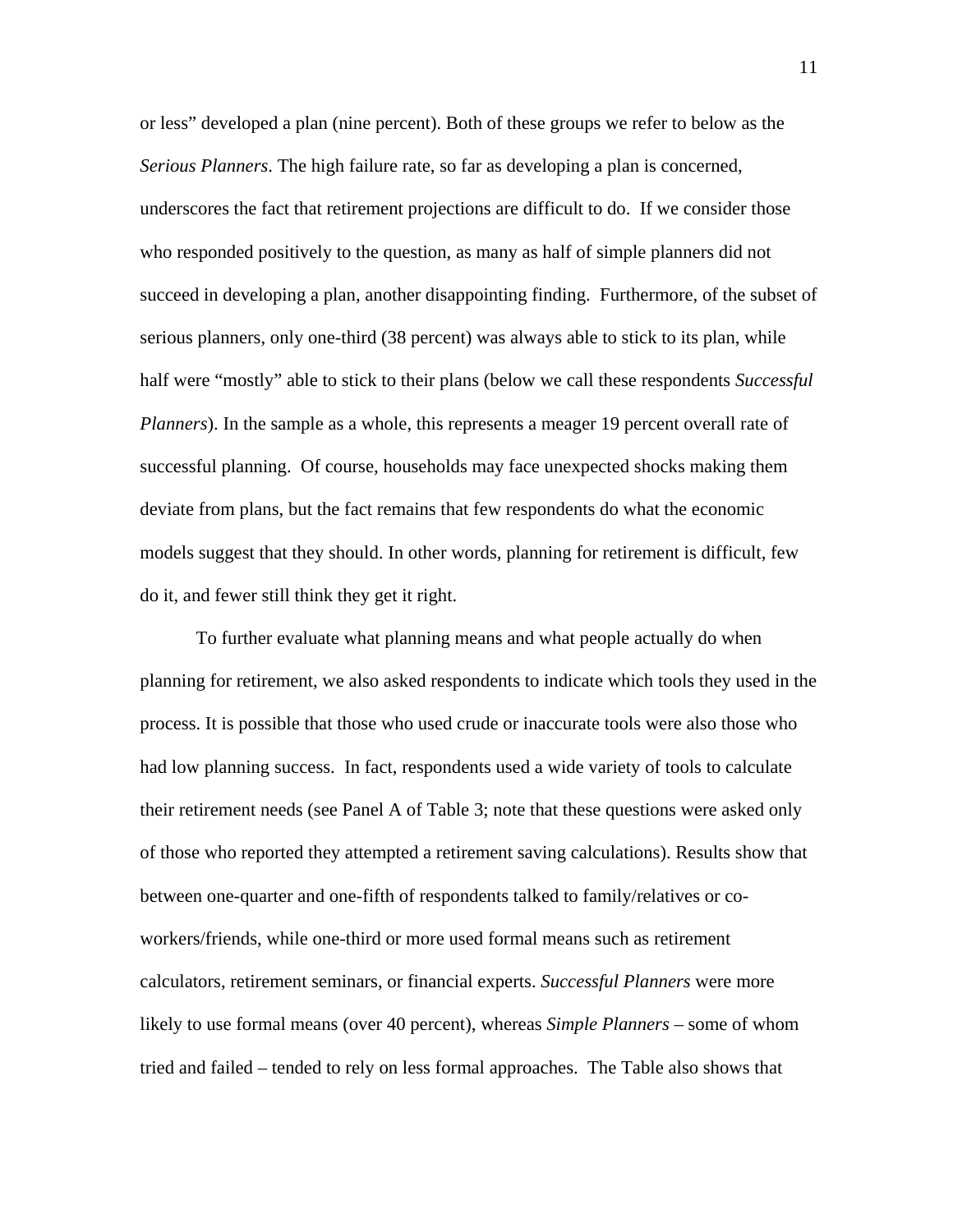financial literacy is correlated with planning tools, even though unevenly. The list of tools does not exhaust what people might do; in fact, as many as one quarter of the self-reported planners indicated that they did not use any of the listed tools.

#### *Table 3 here*

 Those who were correct regarding compound interest and inflation were more likely to have attended a retirement seminar, suggesting that such seminars may provide information (without further control variables we cannot hold constant other background variables). Those knowledgeable about risk diversification also tend to use formal rather than informal tools for planning. Panel B of Table 3 also reveals what the correlations were between planners' levels of financial literacy and the tools they used in their planning efforts. Those who used more sophisticated tools were always more likely to get the literacy questions right, as compared to those who relied on personal communications; furthermore, the knowledge gap was relatively the greatest for the compound interest question. Panel C shows that a very large segment – almost three-quarters (74 percent) of the respondent pool – indicates that it always or mostly tracks its spending, and over half (51 percent) always or mostly tries to set spending budget targets. This is impressive given the low level of planning for retirement. It is unclear whether those undertaking the spending budget efforts did so simply to get through the month without running out of money, or whether these efforts indicate a greater sensitivity of retirement saving needs and plans.

 Prior work has established that planning has important implications for wealth accumulation (Lusardi and Mitchell 2007*a*, 2007*b*). To this end, we report the distribution of total net worth across different planning types in Table 4, and emphasize that, at the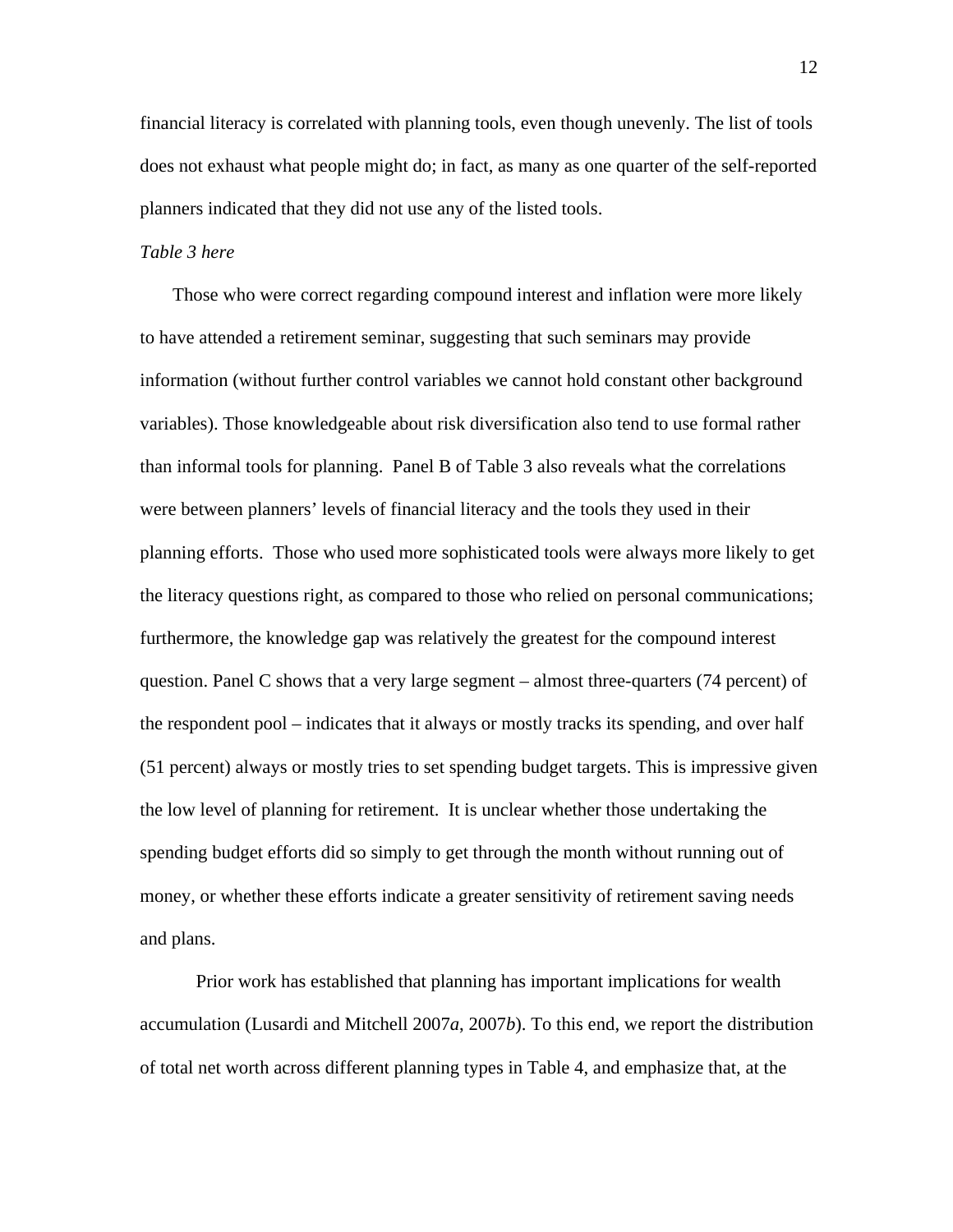median, planners accumulate three times the amount of wealth than non-planners. Moreover, the amount of planning also matters: Those who are able to develop a plan and those who can stick to the plan accumulate much more wealth than simple planners. *Table 4 here* 

#### **Linking Financial Literacy and Planning**

One reason people fail to plan for retirement, or do so unsuccessfully, may be because they are financially illiterate. In this case, they may fail to appreciate the role of (or may have a hard time solving problems with) compound interest, inflation, and risk. Table 5 sheds light on the importance of financial literacy and the relationship with planning in a multivariate Probit analysis of three dependent variables: who was a planner, who developed a plan, and who was able to stick to a plan.<sup>7</sup> Column I in each case takes on a value of 1 if the respondent was correct regarding the literacy variables (else,  $= 0$ ); Column II adds an indicator equal to 1 if the respondent indicated he did not know the answer to the question (else,  $= 0$ ); and Column III has the same dependent variable but adds controls for demographics and specifically age, race, gender, educational attainment, and a dummy for being a Baby-Boomer (Probit analysis is appropriate when the outcomes are qualitative variables; the Table reports marginal effects.)

#### *Table 5 here*

 The estimates reported are interesting along several dimensions. First, financial literacy is strongly and positively associated with planning, and the results are statistically significant at conventional levels. That is, planners of all types are much more likely to give a correct answer to our basic questions about financial literacy (Column I). Second,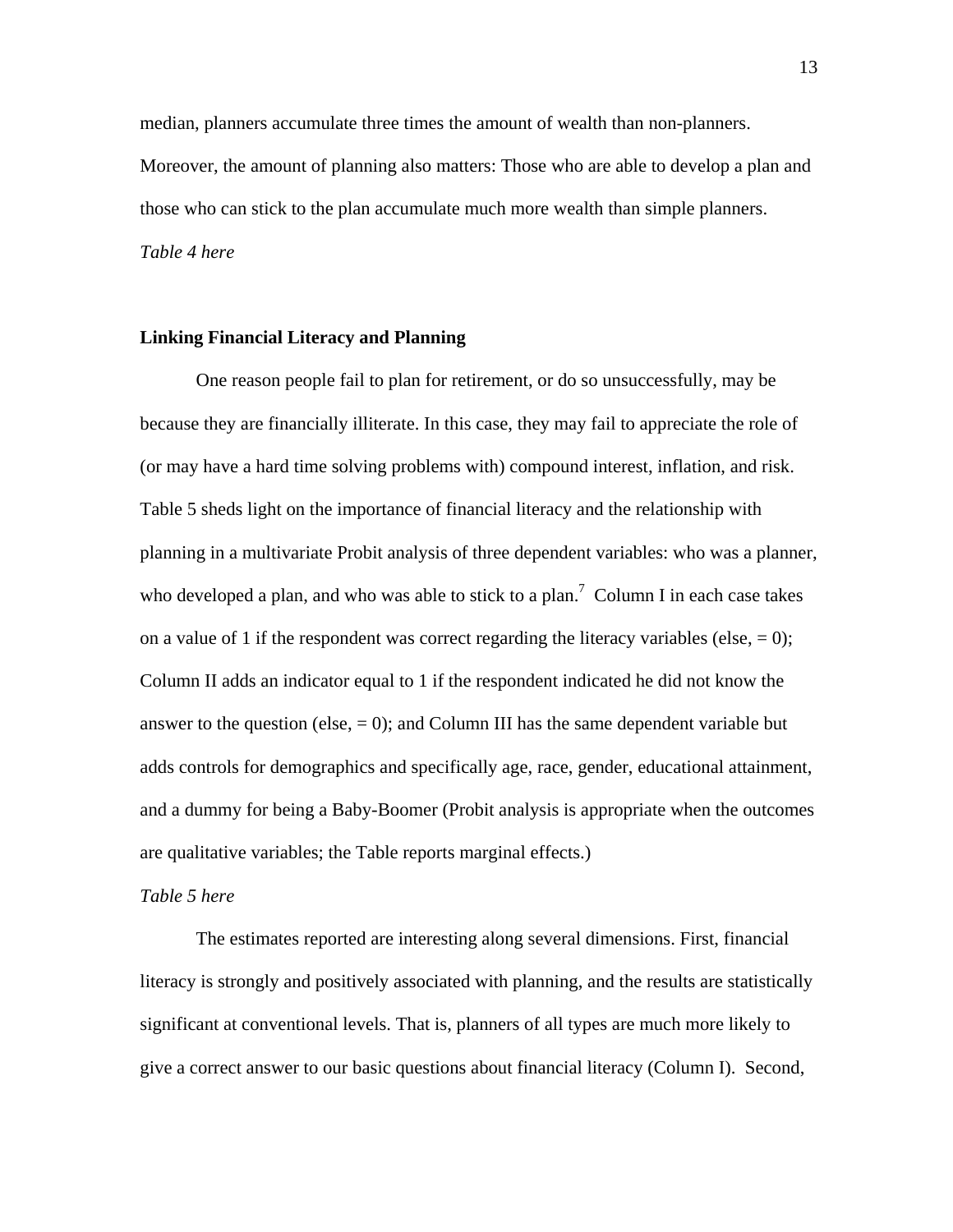knowledge about risk diversification best differentiates between sophisticated and unsophisticated respondents. Not only does it have a much larger estimated marginal effect than being able to correctly answer the interest and the inflation questions, but it also remains statistically significant even after accounting for the demographic characteristics of the respondent. Third, lack of knowledge also matters. Even with respect to those answering incorrectly, those who cannot answer the questions are much less likely to plan and to succeed in their planning effort (Column II). What appears most crucial is a lack of knowledge about interest compounding, which makes sense since basic numeracy is crucial for doing calculations about retirement saving. Columns III report estimates after controlling for demographic characteristics, and some indicators of financial literacy remain statistically significant even after we account for these factors. For example, financial literacy clearly is linked to planning above and beyond the effect of education. Accordingly, the information provided in the financial literacy variables may prove very useful in explaining the differences we observe among households in their behavior toward retirement wealth accumulation, to which we now turn.

#### **Wealth Accumulation and Financial Literacy**

 If financial illiteracy leads to poor or no planning, it may also affect wealth accumulation. Lusardi (2003) finds that those who plan accumulate more wealth before retirement and are more likely to invest in stocks. Moreover, planners are more likely to experience a satisfying retirement, perhaps because they have higher financial resources to rely on after they stop working. In Table 6 (Panel A), we report estimates from a simple regression of total net worth on the three dummies measuring financial literacy and a set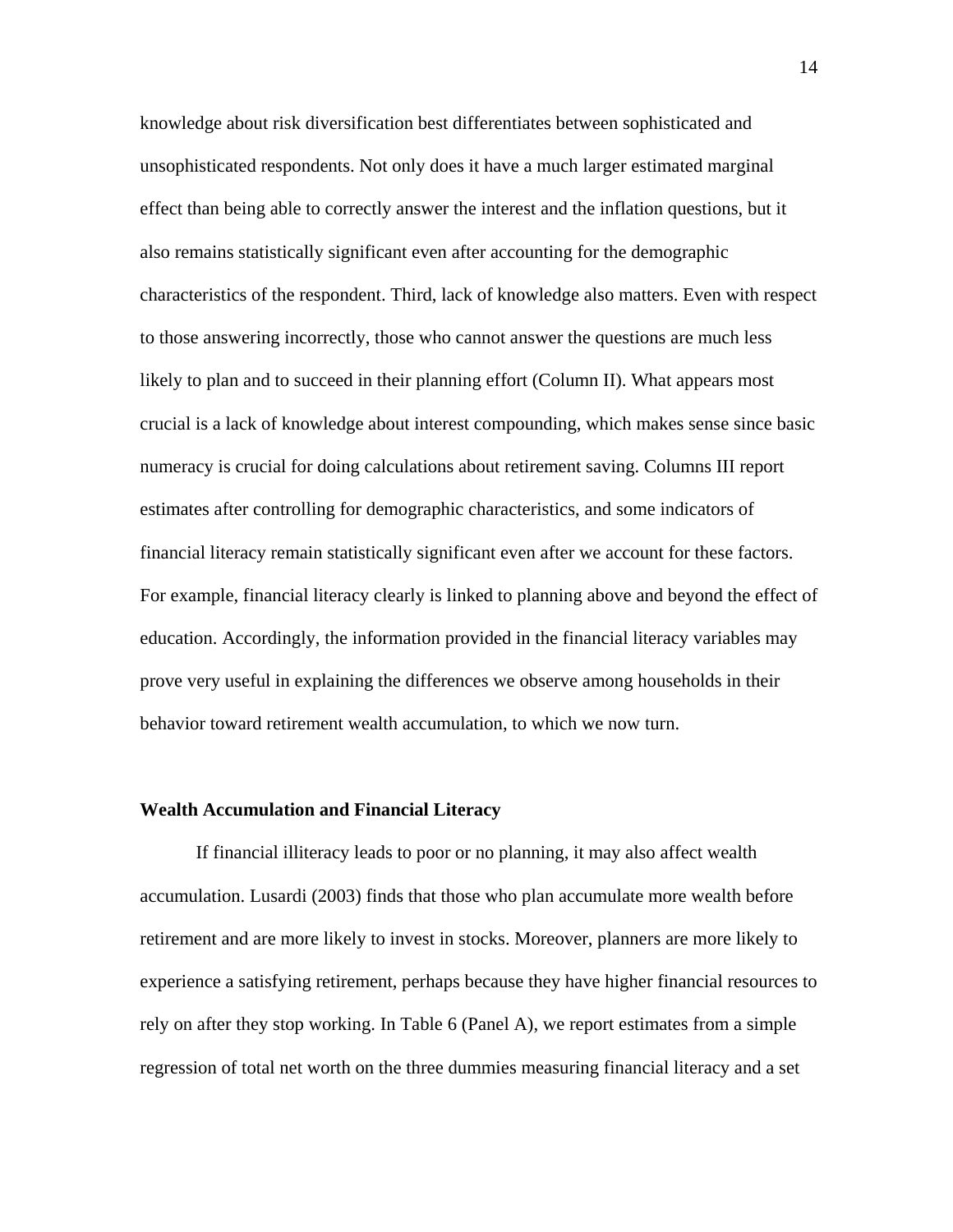of demographic characteristics. Here wealth is defined as the sum of checking and savings accounts, certificate of deposits and other short-terms assets, bonds, stocks, other assets, housing equity, other real estate, IRAs and Keoghs, business equity, and vehicles minus all debts.<sup>8</sup> Controls include age, sex, race, education attainment, marital status, place of birth, and income. Since the direction of causality is unclear, we estimate the model in both the full sample and also for quartiles of the wealth distribution.

### *Table 6 here*

 The results indicate that financial illiteracy is particularly pronounced among those with low income, low education, and those with low wealth holdings. Further, financial literacy is positively correlated with wealth at the bottom of the wealth distribution, which suggests that those who have basic financial knowledge are better able to save. Those having a command of basic numeracy and who understand risk diversification also have higher wealth holdings, something of a remarkable result given that we control for several of the demographic characteristics that elsewhere have been linked to low financial literacy (race, gender and low income); we also account for educational attainment.

 Table 6B reports estimates from a Probit model of stock ownership. The hypothesis here is that financial literacy will be influential over portfolio choice: if investors do not understand interest compounding, inflation, or risk diversification, they are less likely to invest in complex assets such as stocks. We control for both the sociodemographics listed above and additionally add total net worth. The findings indicate a strong positive correlation between stock ownership and knowledge of risk diversification, for both the total sample and across education groups. Basic numeracy also plays a role, but mostly for those with high education (defined as having more than a high school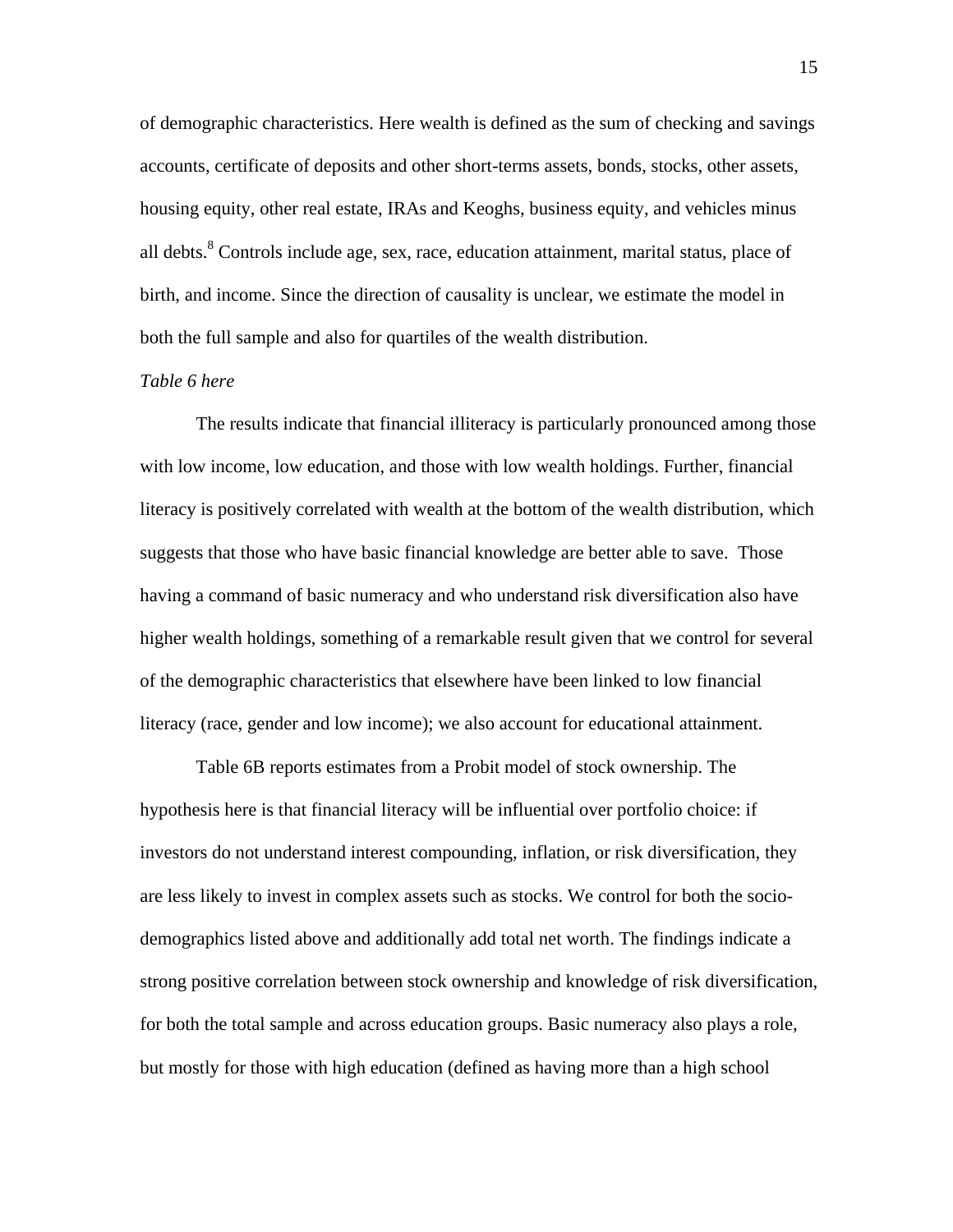degree); this is true even after accounting for education and total net worth. These findings may help explain the "puzzle" of why so few households hold stocks (Haliassos and Bertaut 1995). Moreover, they may shed light on another puzzling finding in household surveys such as the Survey of Consumer Finances. When asked how much risk respondents are willing to take, a large majority (more than 60 percent) state they are unwilling to take any financial risk. This may be due not only to strong risk aversion, but also to the fact that many respondents feel they simply do not understand risk diversification.

#### **Conclusions and Implications**

As more individuals approach and cross over the retirement threshold, it is crucial to ascertain whether they actually know how to plan for retirement and whether they seem able to execute these plans effectively. Our HRS module is informative in this regard, as it asks about people's basic financial literacy in terms of their comprehension of compound interest rates and inflation, along with the more nuanced concept of risk diversification. It is disturbing that only half of the respondents can correctly answer questions regarding interest compounding and inflation, and only one-third can correctly answer both of those two questions and a question about risk diversification. This suggests widespread financial illiteracy among older Americans. When we examine whether people tried to figure out how much they need to save for retirement, whether they devised a plan, and whether they succeeded at the plan, the news is also not good. Fewer than one-third of this cohort on the verge of retirement had ever tried to come up with a retirement plan, and only two-thirds of these succeeded. In the sample as a whole,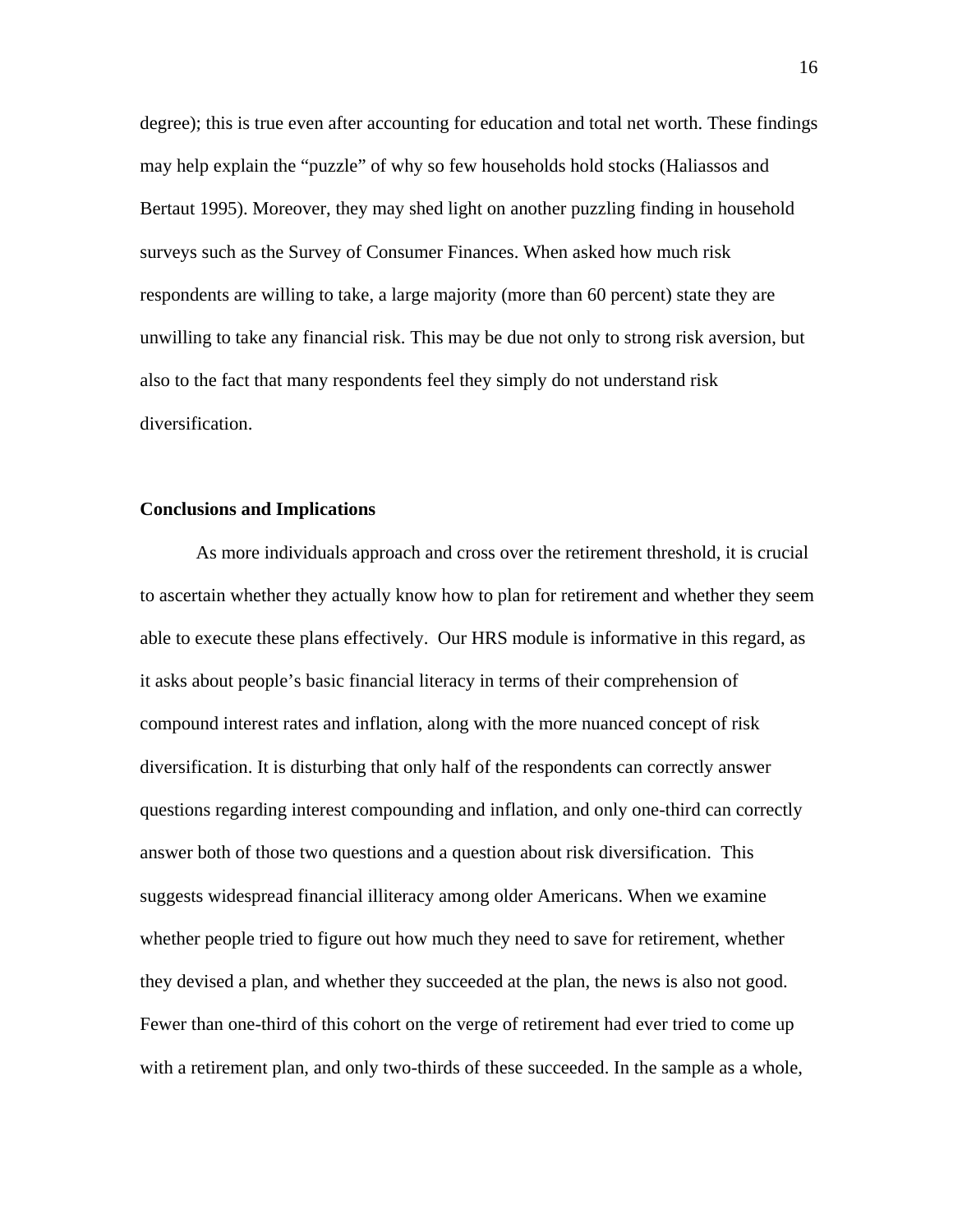fewer than one in five of these older Americans engaged in successful retirement planning.

Furthermore, we show that financial knowledge and planning are clearly interrelated, and keeping track of spending and budgeting appears conducive to retirement saving. Finally, we evaluate the planning tools people use. It is interesting that the respondents who did plan were *less* likely to talk to family/relatives or co-workers/friends, and more likely to use formal means such as retirement calculators, retirement seminars, or financial experts. Inasmuch as planning is an important predictor of saving and investment success, we may have uncovered an important explanation for why household wealth holdings differ, and why some people enter retirement with very low wealth (Venti and Wise 2001; Lusardi 1999; Mitchell and Moore 1998; Moore and Mitchell 2000). The empirical analysis here suggests that financial literacy can play a key role on both savings and portfolio choice.

Our work has relevance for policy in several directions. First, there has been a long-term growth in financial planning products, and service providers (Hung, Clancy, and Dominitz 2011). Also governments and nonprofits have sponsored programs to spur financial education, and employers are increasingly offering retirement seminars to their workers as well (Clark, Morrill, and Allen 2011; Clark and D'Ambrosio 2002; Clark et al. 2003, 2004; Collins 2011). While some researchers suggest that such programs will have only minimal effects on saving, our work suggests that this may be due to the lack of welltargeted content. For example, if financial illiteracy is widespread among particular subsets of employees, a one-time financial education lesson may be insufficient to influence planning and saving decisions. Conversely, education programs targeted

17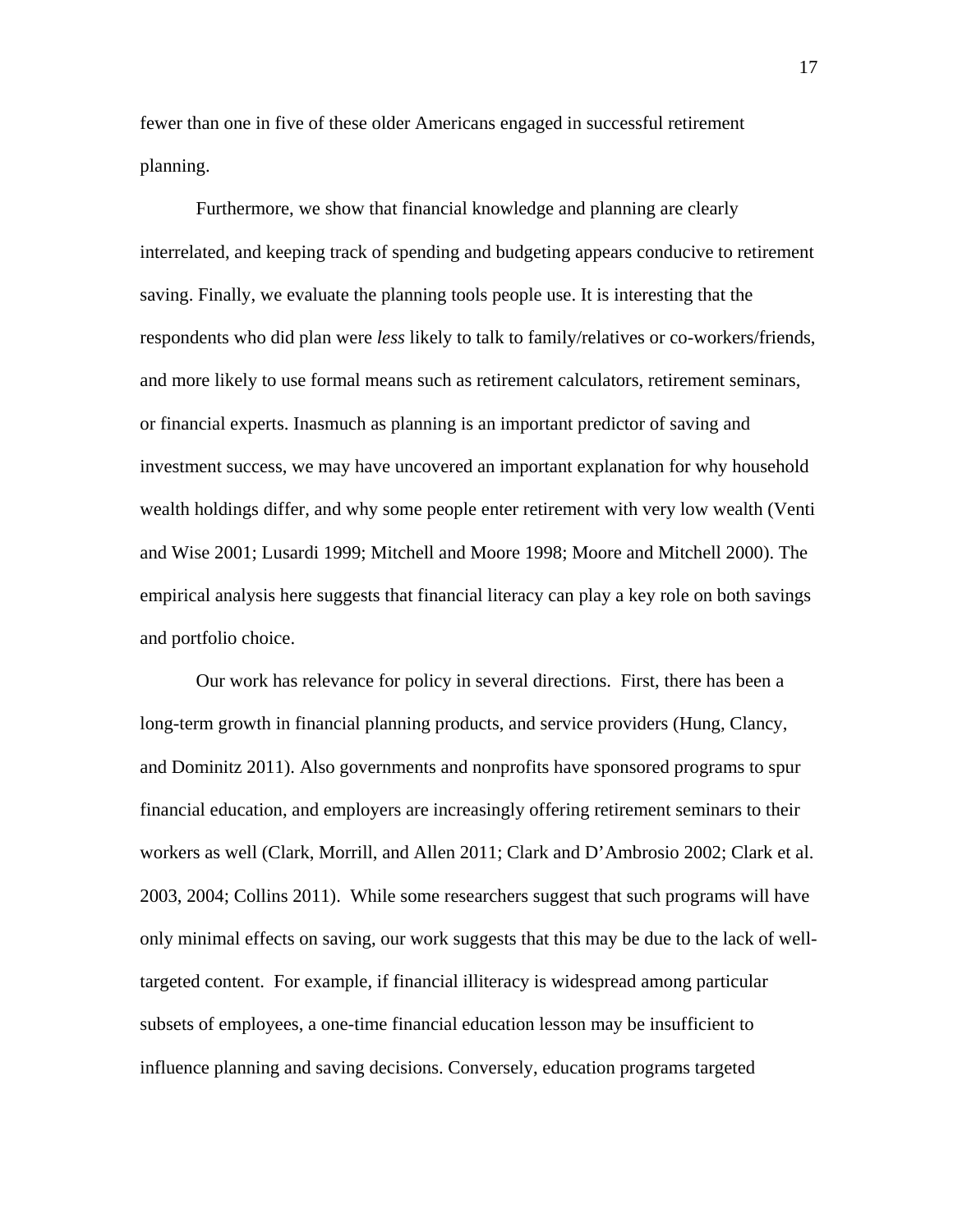specifically to particular subgroups may be better suited to address substantial differences in preferences and saving needs.

#### **Acknowledgements**

 The research reported herein was pursuant to a grant from the US Social Security Administration (SSA) funded as part of the Retirement Research Consortium (RRC) and the Pension Research Council/Boettner Center at the Wharton School. Without implicating them, we are grateful for comments provided by Alberto Alesina, Rob Alessie, Maristella Botticini, John Campbell, Andrew Caplin, Sewin Chan, Gary Engelhardt, Alan Gustman, Mike Hurd, Arie Kapteyn, Mauro Mastrogiacomo, Mary Beth Ofstedal, William Rodgers, Chris Snyder, Maarten van Rooij, Arthur van Soest, and Steve Utkus. Helpful suggestions were offered by participants at conference at Dartmouth, Harvard, Rand, the NBER, the Retirement Research Consortium, the Dutch Central Bank, and the American Economic Association. Mark Christman and Jason Beeler provided excellent research assistance. Opinions and errors are solely those of the authors and not of the institutions with whom the authors are affiliated. Findings and conclusions do not represent the views of the SSA, any agency of the Federal Government, or the RRC.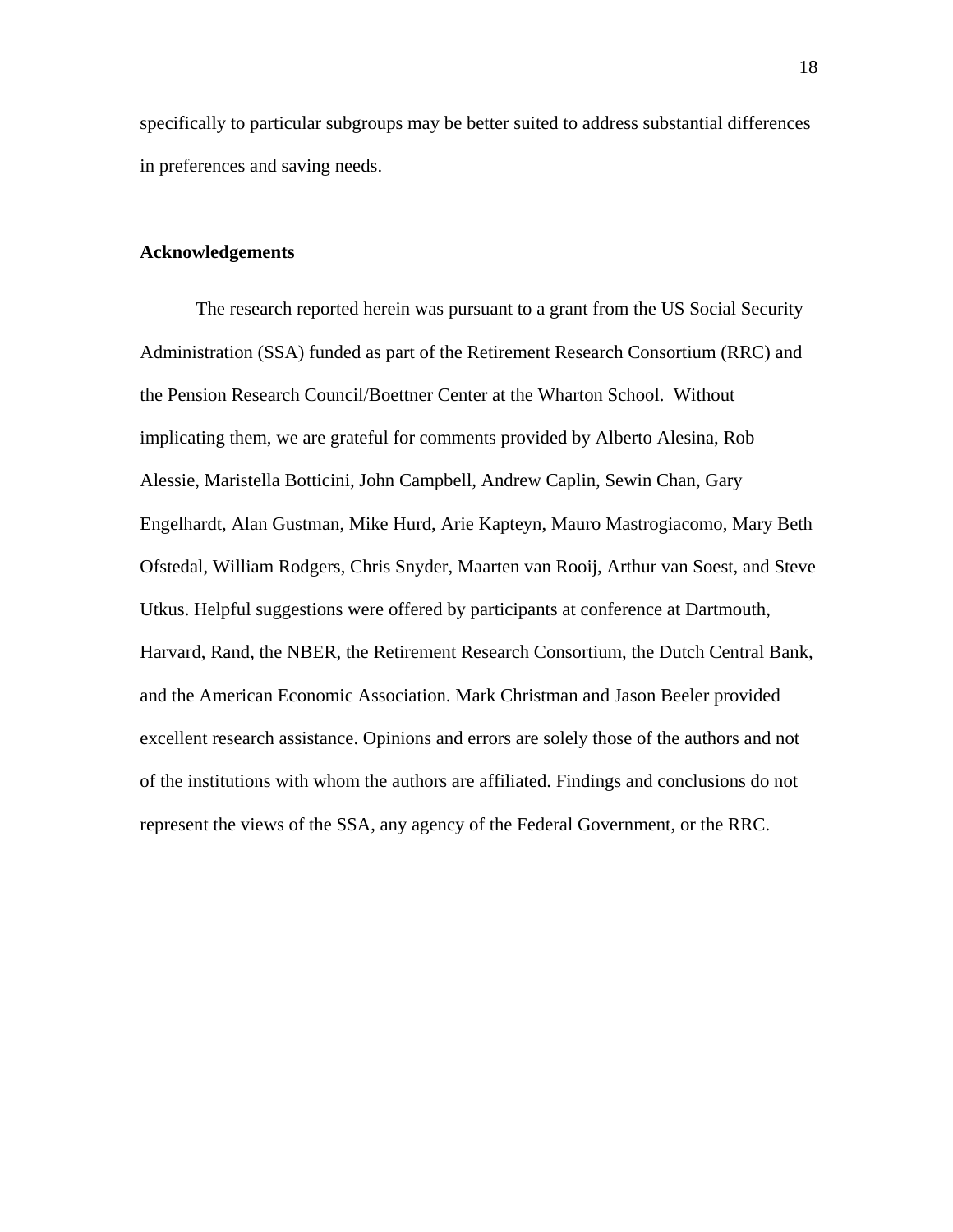#### **References**

- Agnew, Julie and Lisa Szykman (2005). "Asset Allocation and Information Overload: The Influence of Information Display, Asset Choice and Investor Experience." *Journal of Behavioral Finance* 6: 57-70.
- Ameriks, John, Andrew Caplin and John Leahy (2003). "Wealth Accumulation and the Propensity to Plan". *Quarterly Journal of Economics* 68: 1007-1047.
- Ameriks, John, Andrew Caplin, and John Leahy (2004). "The Absent-Minded Consumer." NBER Working Paper 10216.
- Bernheim, Douglas (1995). "Do Households Appreciate their Financial Vulnerabilities? An Analysis of Actions, Perceptions, and Public Policy," in *Tax Policy and Economic Growth*. Washington, DC: American Council for Capital Formation, pp. 1-30
- Bernheim, Douglas (1998). "Financial Illiteracy, Education, and Retirement Saving," in O.S. Mitchell and S. Schieber, eds., *Living with Defined Contribution Pensions*. Philadelphia, PA: University of Pennsylvania Press, pp. 38-68.
- Calvert, Laurent, John Campbell and Paolo Sodini (2007). "Down or Out: Assessing the Welfare Costs of Household Investment Mistakes." *Journal of Political Economy* 115: 707-747.

Campbell, John (2006). "Household Finance," *Journal of Finance*, 61(4): 1553-1604.

Chan, Sewin and Ann Huff Stevens (2003). "What You Don't Know Can't Help You: Knowledge and Retirement Decision Making." New York University Working Paper.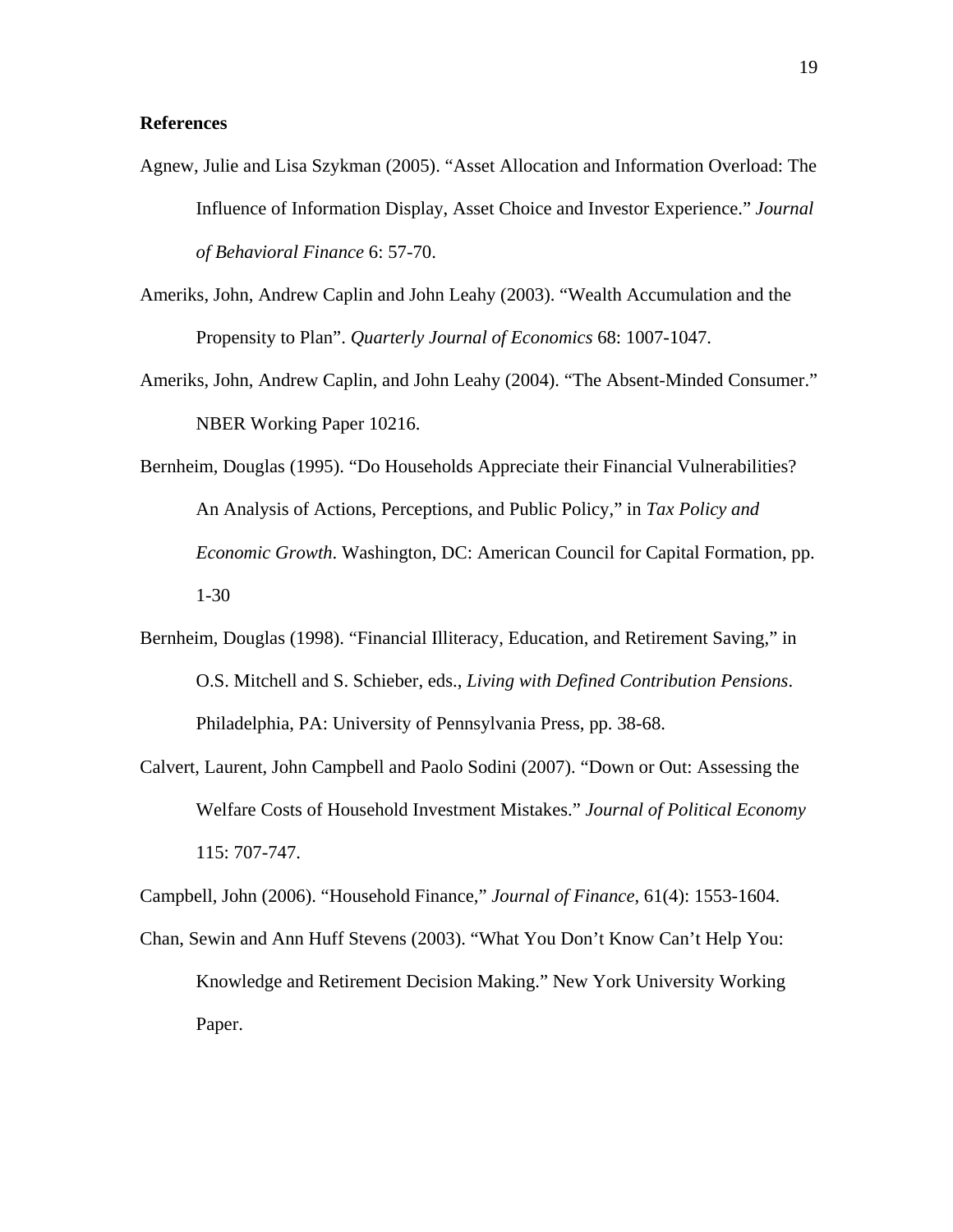- Christelis, Dimitris, Tullio Jappelli, and Mario Padula (2005). "Health Risk, Financial Information and Social Interaction: the Portfolio Choice of European Elderly Households". University of Salerno Working Paper.
- Clark, Robert, and Madeleine D'Ambrosio (2002). "Saving for Retirement: The Role of Financial Education." TIAA-CREF Institute Working paper 4-070102-A.
- Clark, Robert, Madeleine D'Ambrosio, Ann McDermed, and Kshama Sawant (2003). "Financial Education and Retirement Saving." TIAA-CREF Institute Working Paper 11-020103.
- Clark, Robert, Madeleine D'Ambrosio, Ann McDermed, and Kshama Sawant (2004). "Sex Differences, Financial Education and Retirement Goals" in O.S. Mitchell and S. Utkus, eds., *Pension Design and Structure: New Lessons from Behavioral Finance.* Oxford: Oxford University Press, pp. 185-206.
- Clark, Robert L., Melinda S. Morrill, and Steven G. Allen (2011). 'Pension Plan Distributions: The Importance of Financial Literacy,' in O.S. Mitchell and A. Lusardi, eds., *Financial Literacy: Implications for Retirement Security and the Financial Marketplace*. Oxford: Oxford University Press.
- Collins, J. Michael (2011). 'Improving Financial Literacy: The Role of Nonprofit Providers,' in O.S. Mitchell and A. Lusardi, eds., *Financial Literacy: Implications for Retirement Security and the Financial Marketplace*. Oxford: Oxford University Press.
- Duflo, Esther and Emmanuel Saez (2003). "The Role of Information and Social Interactions in Retirement Plan Decisions: Evidence from a Randomized Experiment". *Quarterly Journal of Economics* 118: 815-842.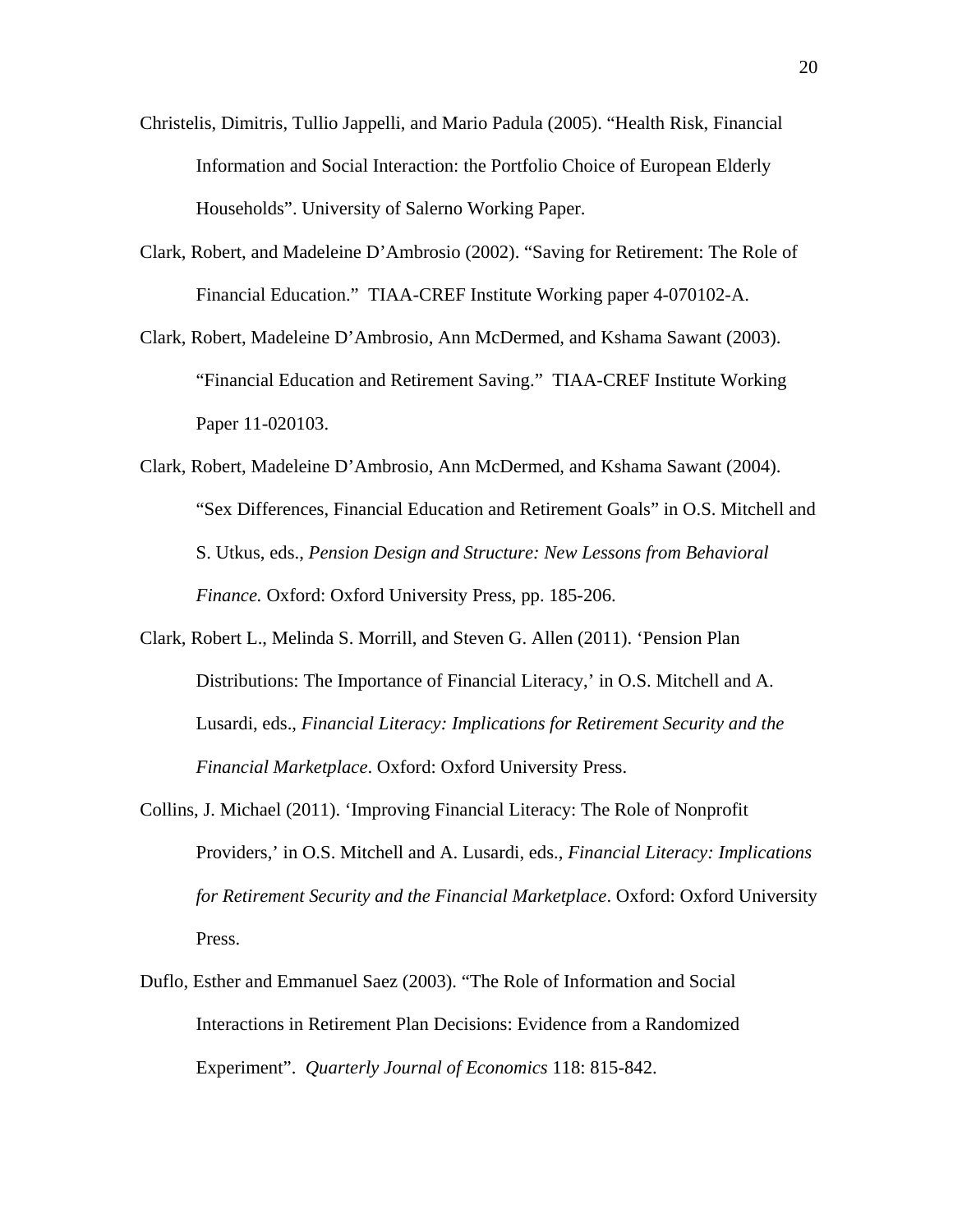- Duflo, Esther and Emmanuel Saez (2004). "Implications of Pension Plan Features, Information, and Social Interactions for Retirement Saving Decisions," in O.S. Mitchell and S. Utkus, eds., *Pension Design and Structure: New Lessons from Behavioral Finance.* Oxford: Oxford University Press: pp. 137-153.
- Employee Benefits Research Institute (EBRI) (1996). "Participant Education: Actions and Outcomes". *EBRI Issue Brief* 169. January.
- Employee Benefits Research Institute (EBRI) (2001). "Retirement Confidence Survey (RCS), Minority RCS, and Small Employer Retirement Survey". *EBRI Issue Brief* 234. June.
- Gustman, Alan and Tom Steinmeier (1999). "Effects of Pensions on Savings: Analysis with Data from the Health and Retirement Study". *Carnegie-Rochester Conference Series on Public Policy* 50: 271-324.
- Gustman, Alan and Tom Steinmeier (2004). "What People Don't Know about their Pensions and Social Security." In *Private Pensions and Public Policies.* Edited by William Gale, John Shoven and Mark Warshawsky, Washington, DC: Brookings Institution: 57-125.
- Haliassos, Michael and Carol Bertaut (1995). "Why Do So Few Hold Stocks?" *Economic Journal*, 105: 1110-1129.
- Hilgert, Marianne, Jeanne Hogarth, and Sondra Beverly (2003). "Household Financial Management: The Connection between Knowledge and Behavior," *Federal Reserve Bulletin,* 309-322*.*
- Hogarth, Jeanne, Chris Anguelov, and Jinkook Lee (2004). "Why Don't Households Have A Checking Account?" *The Journal of Consumer Affairs*, 38: 1-34.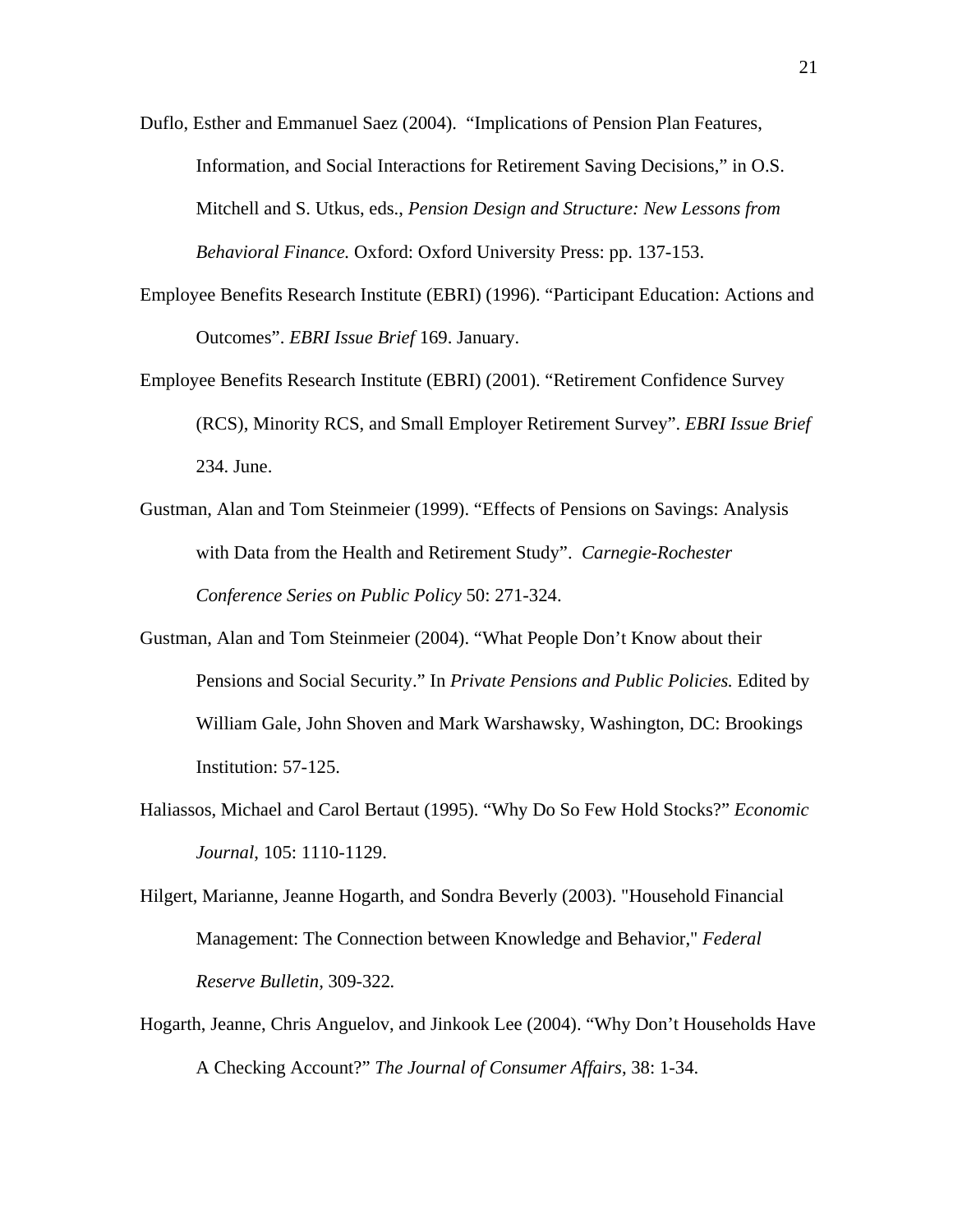- Hogarth, Jeanne and Marianne Hilgert (2002). "Financial Knowledge, Experience and Learning Preferences: Preliminary Results from a New Survey on Financial Literacy*," Consumer Interest Annual*, 48.
- Hung, Angela A., Noreen Clancy, and Jeff Dominitz (2011). 'Investor Knowledge and Experience with Investment Advisers and Broker-Dealers,' in O.S. Mitchell and A. Lusardi, eds., *Financial Literacy: Implications for Retirement Security and the Financial Marketplace*. Oxford: Oxford University Press.
- Lusardi, Annamaria (1999). "Information, Expectations, and Savings for Retirement," in H. Aaron, ed., *Behavioral Dimensions of Retirement Economics*. Washington, DC: Brookings Institution Press and Russell Sage Foundation: pp. 81-116.
- Lusardi, Annamaria (2002). "Preparing for Retirement: The Importance of Planning Costs". *National Tax Association Proceedings 2002*: 148-154.
- Lusardi, Annamaria (2003). "Planning and Saving for Retirement". Dartmouth College Working Paper.
- Lusardi, Annamaria and Olivia S. Mitchell (2007*a*). "Baby Boomer Retirement Security: The Roles of Planning, Financial Literacy, and Housing Wealth." *Journal of Monetary Economics*. 54(1) January: 205-224.
- Lusardi, Annamaria and Olivia S. Mitchell (2007*b*). "Financial Literacy and Retirement Planning: New Evidence from the RAND American Life Panel." NBER Working Paper.
- Lusardi, Annamaria and Olivia S. Mitchell (2007*c*). "Financial Literacy and Retirement Preparedness: Evidence and Implications for Financial Education." *Business Economics* 42, 35-44.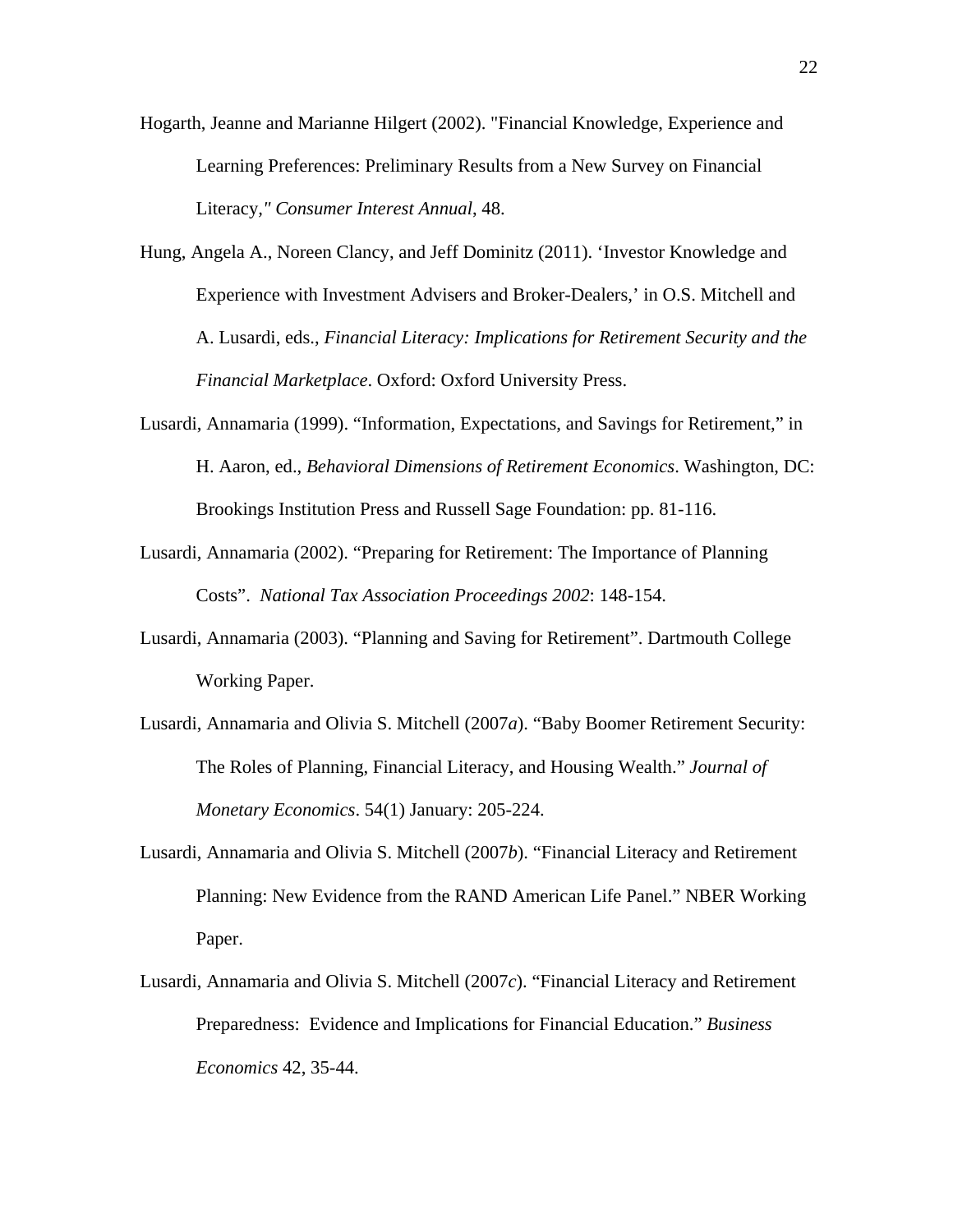- Lusardi, Annamaria and Olivia S. Mitchell (2008). "Planning and Financial Literacy: How Do Women Fare?" *American Economic Review P&P:* 98:2, 413–417
- Lusardi, Annamaria and Olivia S. Mitchell (2009). "How Ordinary Consumers Make Complex Economic Decisions: Financial Literacy and Retirement Readiness." NBER Working Paper 15350.
- Lusardi, Annamaria, Olivia S. Mitchell, and Vilsa Curto (2010). "Financial Literacy among the Young: Evidence and Implications for Consumer Policy." *Journal of Consumer Affairs*. (44, 2): 358-380.
- Mandell, Lewis (2004). *Financial Literacy: Are We Improving?* Washington, D.C.: Jump\$tart Coalition for Personal Financial Literacy.
- Mastrobuoni, Giovanni (2005). "Do Better-Informed Workers Make Better Retirement Choice? A Test Based on the Social Security Statement." Princeton University Working Paper.
- Miles, David (2004). *The UK Mortgage Market: Taking a Longer-Term View*. London: UK Treasury.
- Mitchell, Olivia (1988). "Worker Knowledge of Pensions Provisions." *Journal of Labor Economics* 6: 28-29.
- Mitchell, Olivia S. and James Moore (1998). "Can Americans Afford to Retire? New Evidence on Retirement Saving Adequacy." *Journal of Risk and Insurance* 65: 371-400.
- Moore, Danna (2003). "Survey of Financial Literacy in Washington State: Knowledge, Behavior, Attitudes, and Experiences." Social and Economic Sciences Research Center Technical Report 03-39, Washington State University.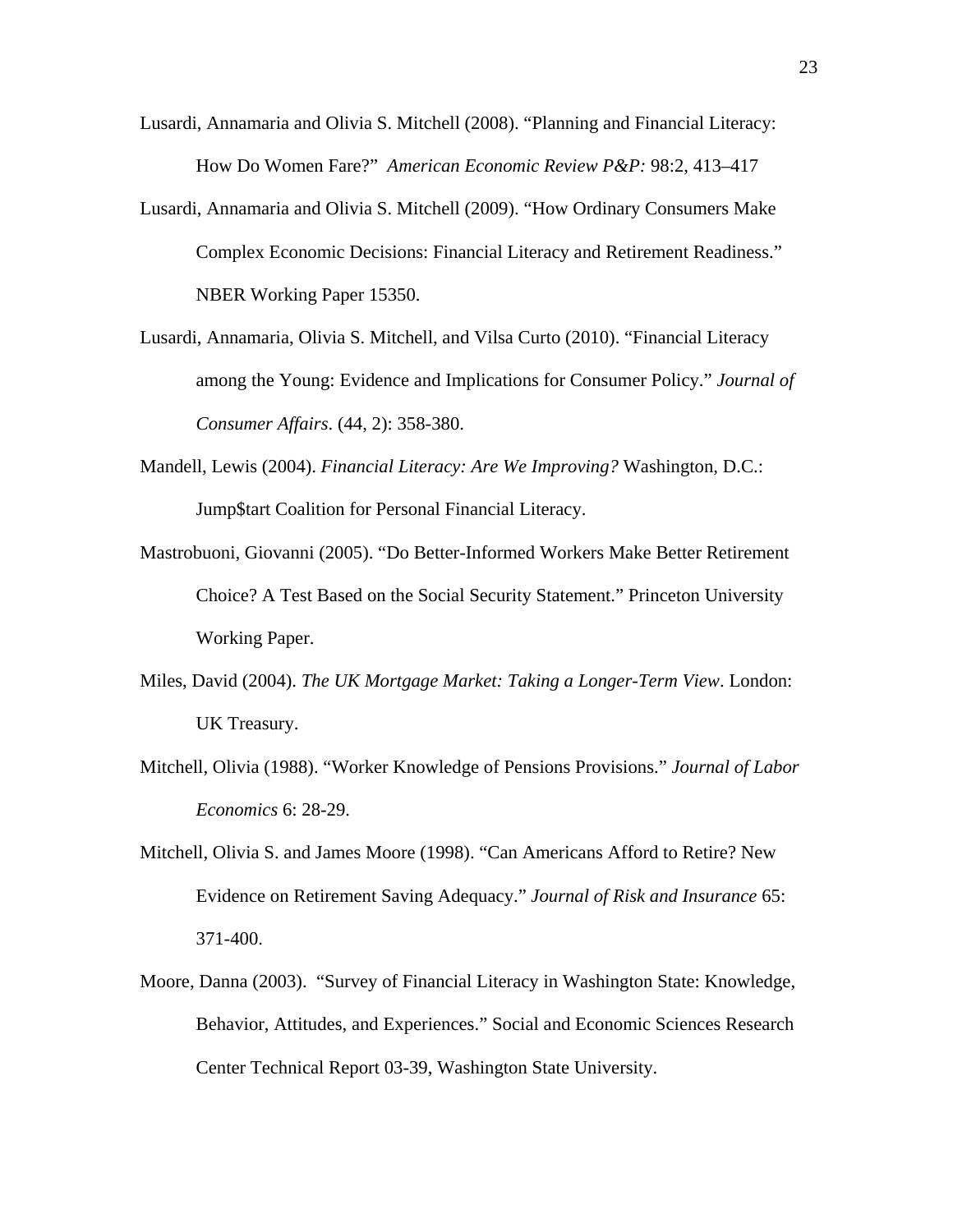- Moore, James, and Olivia S. Mitchell (2000). "Projected Retirement Wealth and Saving Adequacy," in O.S. Mitchell, B. Hammond, and A. Rappaport, eds., *Forecasting Retirement Needs and Retirement Wealth*. Philadelphia, PA: University of Pennsylvania Press, pp. 68-94.
- National Council on Economic Education (NCEE) (2005). *What American Teens and Adults Know About Economics*. Washington, DC: NCEE.
- Venti, Steven and David Wise (2001). "Choice, Chance, and Wealth Dispersion at Retirement," in S. Ogura, T. Tachibanaki, and D. Wise, eds., *Aging Issues in the United States and Japan.* Chicago, IL: University of Chicago Press, pp. 25-64.
- Yakoboski, Paul and Jennifer Dickemper (1997). "Increased Saving but Little Planning. Results of the 1997 Retirement Confidence Survey". *EBRI Issue Brief* 191. Washington, D.C.: EBRI.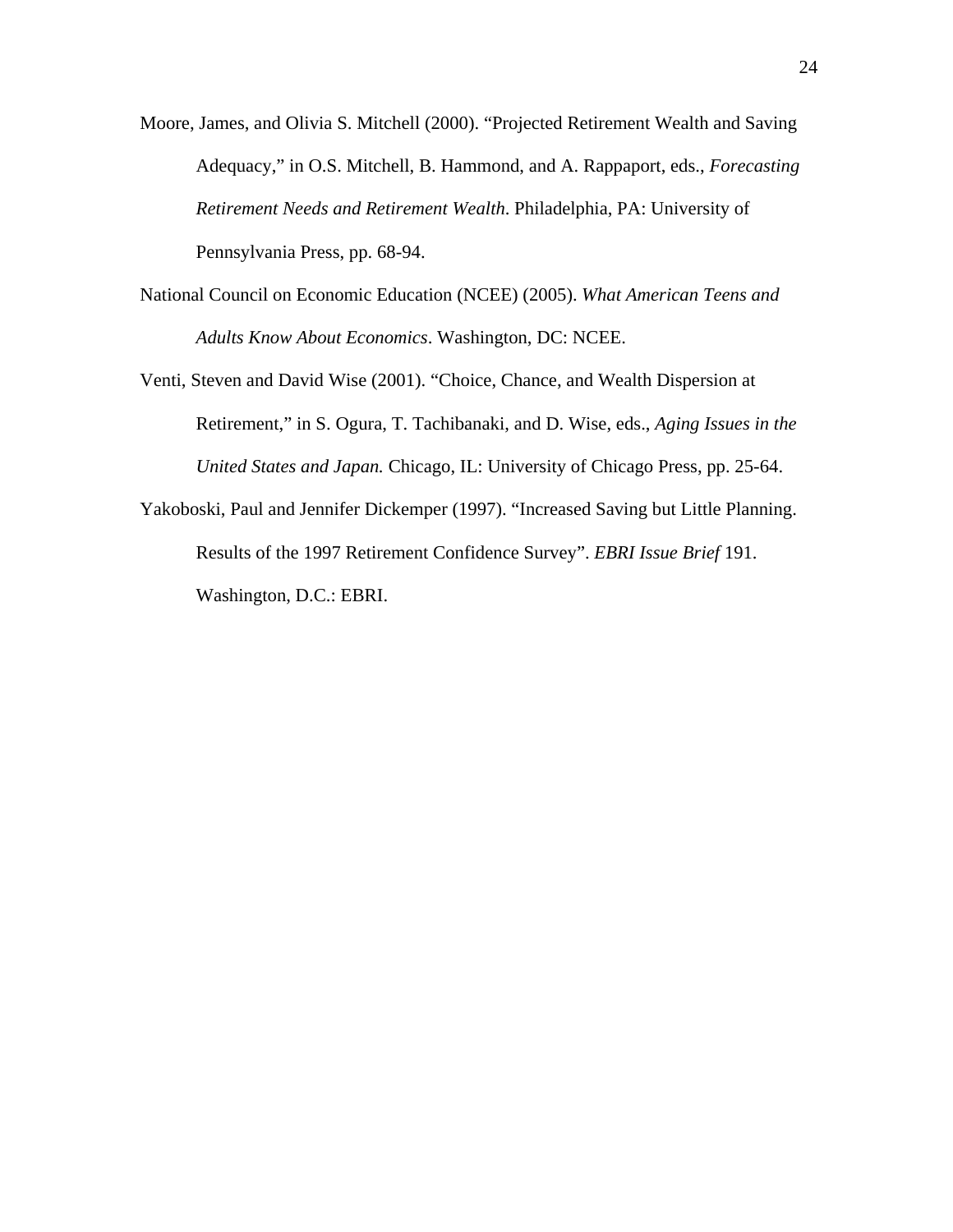#### **Endnotes**

 $\overline{\phantom{a}}$ 

<sup>1</sup>See Campbell (2006) for an excellent discussion of the myriad problems households face when making financial decisions.

 $2$ In conventional economic models, assets in the last period of life will not exceed zero and the consumer does not die in debt.

<sup>3</sup> Other surveys also find similar results concerning knowledge regarding properties of bonds, stocks, and mutual funds (c.f. Agnew and Szykman 2005)

 $4$  Similar findings are found internationally; for instance, Miles (2004) shows that U.K. borrowers also display poor understanding of mortgages and interest rates, and Christelis, Jappelli, and Padula (2005) use SHARE surveys from several European countries to show that these respondents also score low on financial numeracy and literacy scales.

 $<sup>5</sup>$  For brevity we exclude other minority groups and exclude those who do not answer the</sup> questions (a small group).

<sup>6</sup> There is also evidence that knowledge about pensions and Social Security affects retirement decisions; see Chan and Huff Stevens (2003); Duflo and Saez (2003, 2004); and Mastrobuoni (2005).

<sup>7</sup>It is possible that causality may also go the other way: that is, those who plan may also become more financially literate and develop the ability to do retirement calculations; for discussion of endogeneity considerations, see Lusardi and Mitchell (2007*a*).

<sup>8</sup>The analysis herein uses the 2004 wealth data that included imputes for those who did not report assets or debt.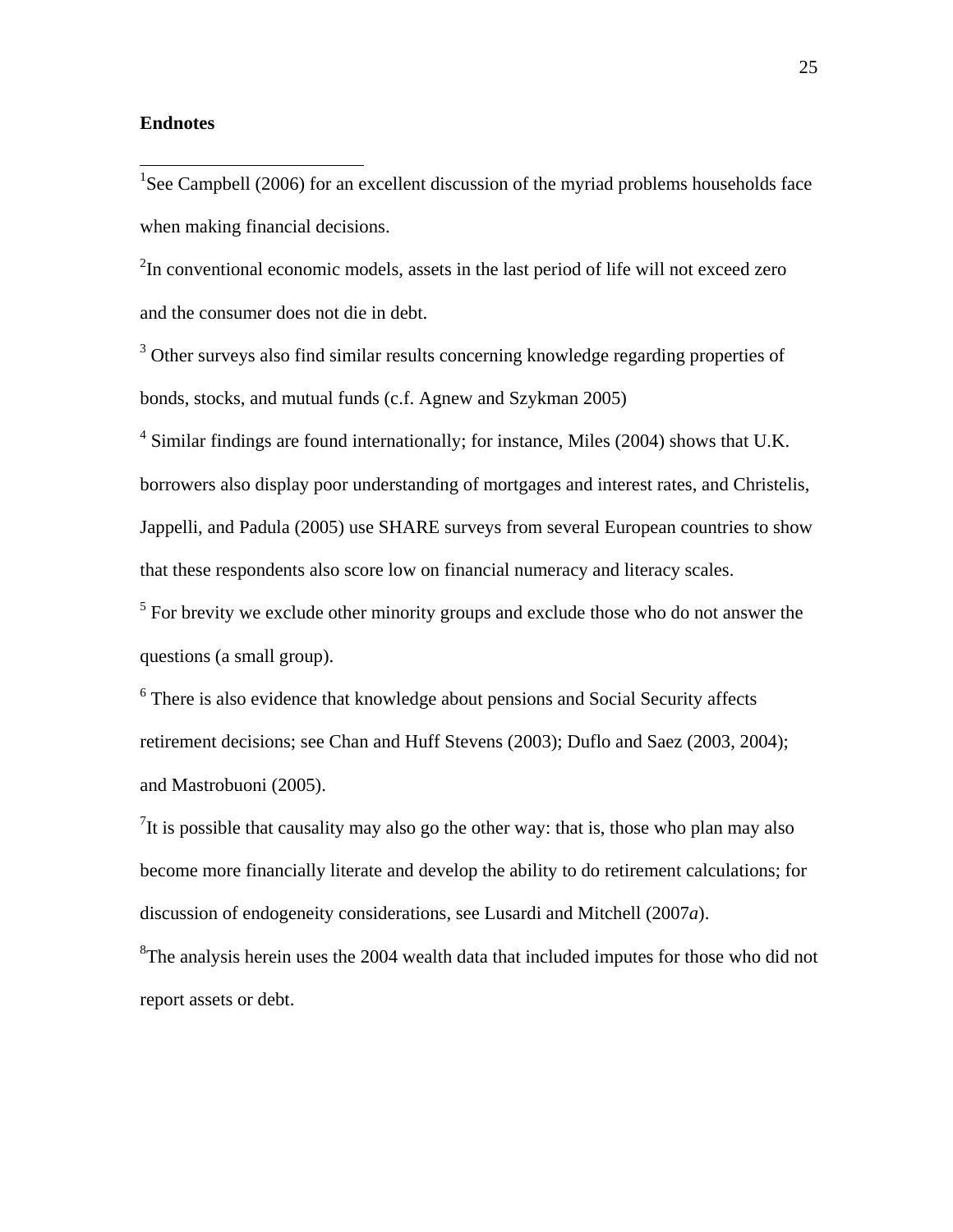# **Table 1. Financial Literacy Patterns**

*(Source: Authors' calculations based on 2004 Health and Retirement Survey, Planning Module unweighted data)* 

|                   | <b>Responses</b> |           |       |        |  |  |  |  |
|-------------------|------------------|-----------|-------|--------|--|--|--|--|
|                   | Correct          | Incorrect | DK    | Refuse |  |  |  |  |
| Compound Interest | 67.1%            | 22.2%     | 9.4%  | 1.3%   |  |  |  |  |
| Inflation         | 75.2%            | 13.4%     | 9.9%  | 1.5%   |  |  |  |  |
| <b>Stock Risk</b> | 52.3%            | 13.2%     | 33.7% | 0.9%   |  |  |  |  |

## **Panel A: Distribution of Responses to Financial Literacy Questions**

#### **Panel B: Joint Probabilities of Being Correct to Financial Literacy Questions**

|                                                                       | All 3 responses<br>correct | Only 2 responses<br>correct | Only 1 response<br>correct | No responses<br>correct |  |  |
|-----------------------------------------------------------------------|----------------------------|-----------------------------|----------------------------|-------------------------|--|--|
| <b>Proportion</b>                                                     | 34.3%                      | 35.8%                       | 16.3%                      | 9.9%                    |  |  |
| $N_{\text{obs}}$ , $\mathbf{D}V$ = negron dentindicated "den't linew. |                            |                             |                            |                         |  |  |

Note:  $DK =$  respondent indicated "don't know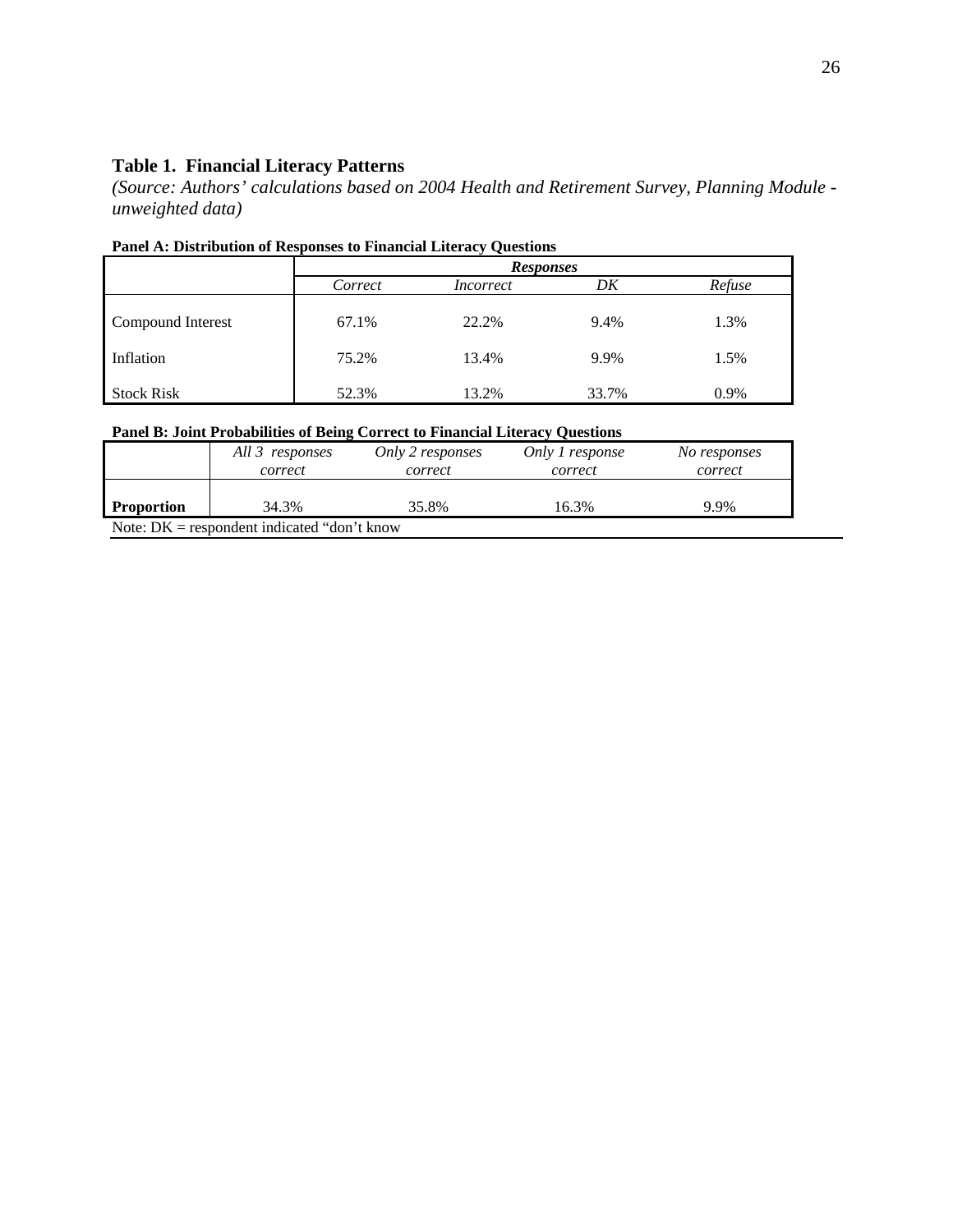# **Table 2. Prevalence of Retirement Planning Calculations**

*(Source: Authors' calculations based on 2004 Health and Retirement Survey, Planning Module unweighted data)*

|        |                                     |        |              |                          |         | Did you try to figure out how much to save for retirement? |         |           |
|--------|-------------------------------------|--------|--------------|--------------------------|---------|------------------------------------------------------------|---------|-----------|
|        |                                     |        | Yes          |                          |         |                                                            | $N_{O}$ | Refuse/DK |
|        |                                     |        | 31.3%        |                          |         |                                                            | 67.8%   | 0.9%      |
|        | Did you develop a plan?             |        |              |                          |         |                                                            |         |           |
|        | Yes                                 |        |              | More or Less             | $N_{O}$ | Refuse/DK                                                  |         |           |
|        | 58.4%                               |        |              | 32.0%<br>9.0%<br>$0.6\%$ |         |                                                            |         |           |
|        | Were you able to stick to the plan? |        |              |                          |         |                                                            |         |           |
| Always | Mostly                              | Rarely | <b>Never</b> | Refuse/DK                |         |                                                            |         |           |
| 37.7%  | 50.0%                               | 8.0%   | 2.6%         | 1.0%                     |         |                                                            |         |           |

#### **Panel A. Proportion of Planners in Respective Sub-Groups**

#### **Panel B. Proportion of Planners in the Full Sample**

| <i><u><b>Ouestion</b></u></i>                                                          | <b>Proportion of Sample</b> |
|----------------------------------------------------------------------------------------|-----------------------------|
| <b>Simple Planners</b><br>Yes to "tried to figure out how much to save for retirement" | 31.3%                       |
| <b>Serious Planners</b><br>Replied Yes/More or less to "developed a plan"              | 21.1%                       |
| <b>Successful Planners</b><br>Replied Always/Mostly to "able to stick to the plan"     | 18.5%                       |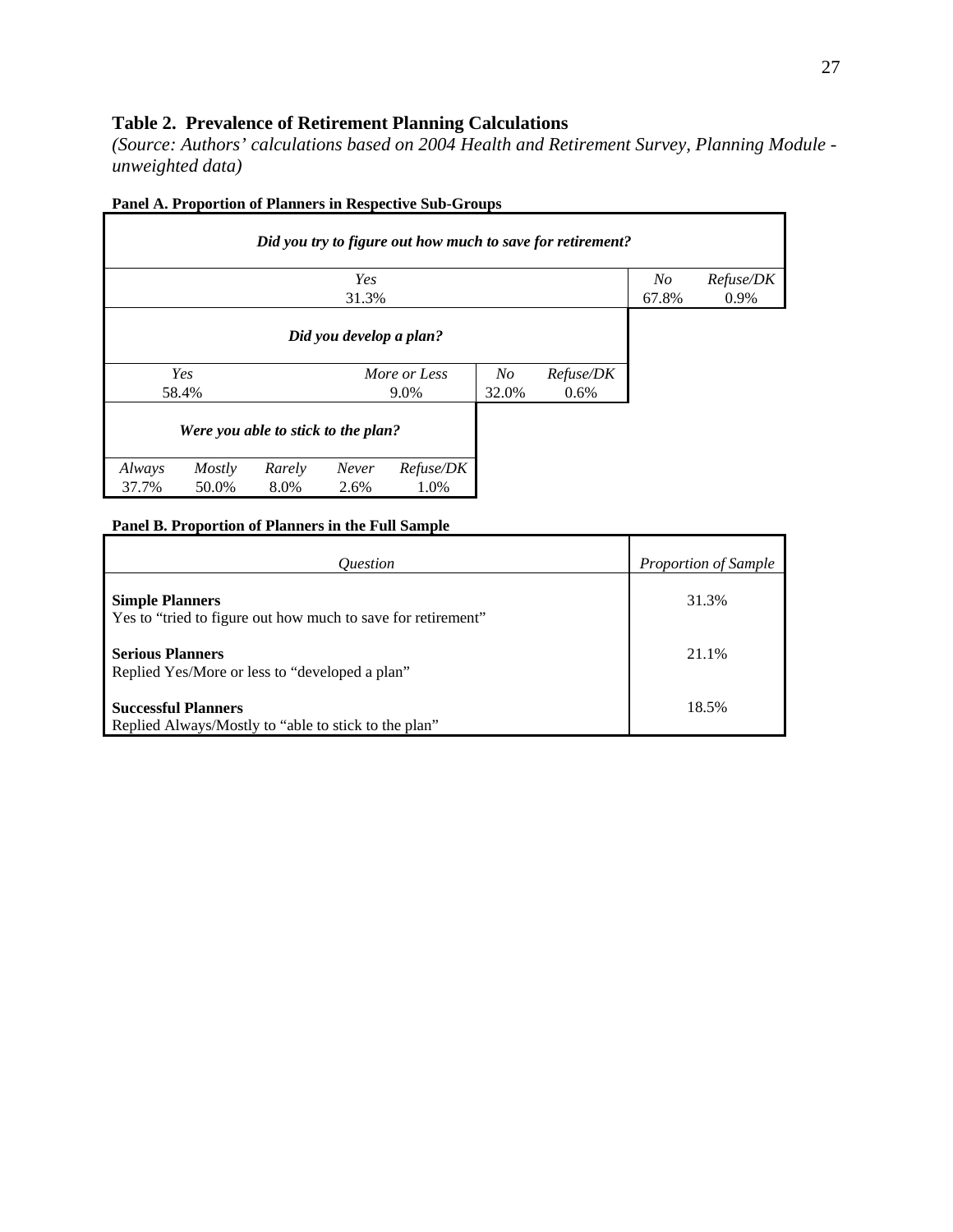# **Table 3. Links between Planning Tools, Planning Success, and Financial Literacy**

*(Source: Authors' calculations based on 2004 Health and Retirement Survey, Planning Module unweighted data)* 

| Tools                            | <b>Simple Planners</b><br>$n = 397$ | <b>Successful Planners</b><br>$n = 235$ |
|----------------------------------|-------------------------------------|-----------------------------------------|
| Talk to family/friends           | 21.1%<br>(.409)                     | 17.4%<br>(.380)                         |
| Talk to coworkers/friends        | 24.7%<br>(.432)                     | 21.3%<br>(.410)                         |
| Attend retirement seminar        | 35.3%<br>(.479)                     | 40.4%<br>(.492)                         |
| Use calculator/worksheet         | 37.8%<br>(.485)                     | 43.4%<br>(.497)                         |
| <b>Consult financial planner</b> | 39.0%<br>(.488)                     | 49.4%<br>(.501)                         |

#### **Panel A: Tools Planners Report Using**

#### **Panel B: Correlation Between Planning, Tools Used, and Financial Literacy**

|                                 | Simple<br><b>Planners</b><br>$n = 397$ | Talk to<br>family/<br>friends<br>$n = 84$ | Talk to<br>coworkers/<br>friends<br>$n=98$ | Attend<br>retirement<br>seminar<br>$n = 140$ | Use<br>calculator/<br>worksheet<br>$n = 150$ | Consult<br>financial<br>planner<br>$n = 155$ |
|---------------------------------|----------------------------------------|-------------------------------------------|--------------------------------------------|----------------------------------------------|----------------------------------------------|----------------------------------------------|
| Correct on Compound<br>Interest | 75.3%                                  | 65.5%                                     | 69.4%                                      | 77.9%                                        | 83.3%                                        | 80.6%                                        |
| Correct on Inflation            | 84.4%                                  | 82.1%                                     | 88.8%                                      | 88.6%                                        | 89.3%                                        | 86.5%                                        |
| Correct on Stock Risk           | 52.2%                                  | 65.5%                                     | 71.4%                                      | 80.0%                                        | 79.3%                                        | 73.5%                                        |

#### **Panel C. Budgeting Questions: All Respondents**

|                     | Always | Mostly | Rarely | Never | Do not<br>know/Refuse |
|---------------------|--------|--------|--------|-------|-----------------------|
| Track spending      | 43.2%  | 30.8%  | 14.7%  | 11.0% | 0.3%                  |
| Set spending budget | 23.6%  | 27.6%  | 22.4%  | 26.0% | 0.5%                  |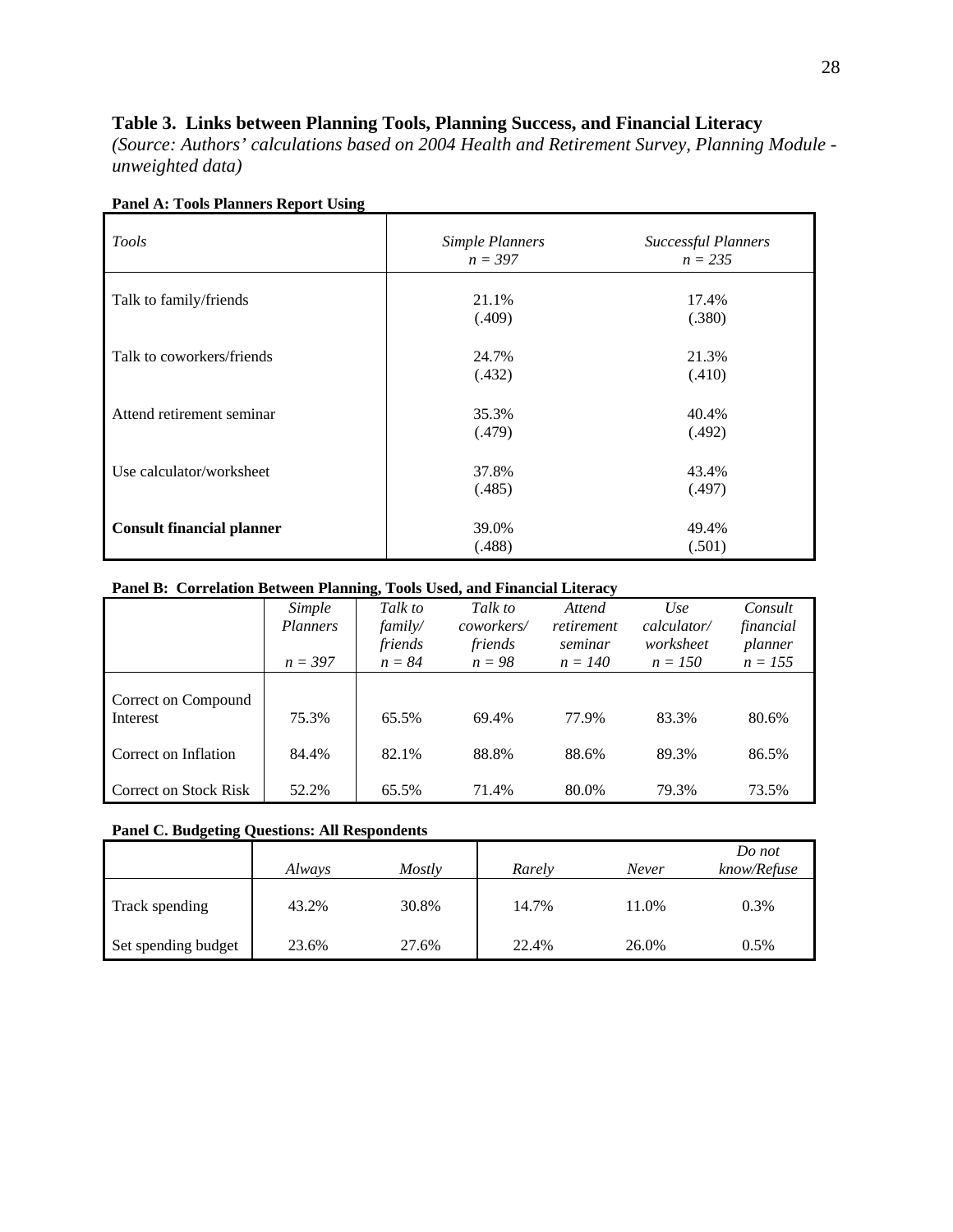# **Table 4. Planning and Wealth Holdings**

*(Source: Authors' calculations based on 2004 Health and Retirement Survey, Planning Module unweighted data)* 

|                 | Non-Planners | <i>Planners</i>        |                         |                            |  |  |
|-----------------|--------------|------------------------|-------------------------|----------------------------|--|--|
|                 |              | <b>Simple Planners</b> | <b>Serious Planners</b> | <b>Successful Planners</b> |  |  |
| 25th percentile | 30,400       | 107,750                | 171,000                 | 197,500                    |  |  |
| Median          | 122,000      | 307,750                | 370,000                 | 410,000                    |  |  |
| 75th percentile | 334,500      | 641,000                | 715,000                 | 781,500                    |  |  |
| Mean            | 338,418      | 742,843                | 910,382                 | 1,002,975                  |  |  |

Note: This table reports the distribution of total net worth across different planning types. *Simple Planners* are those who tried to calculate how much they need to save for retirement; *Serious Planners* are those who were able to develop a saving plan; *Successful Planners* are those who were able to stick to their saving plan. The total number of observations is 1,269.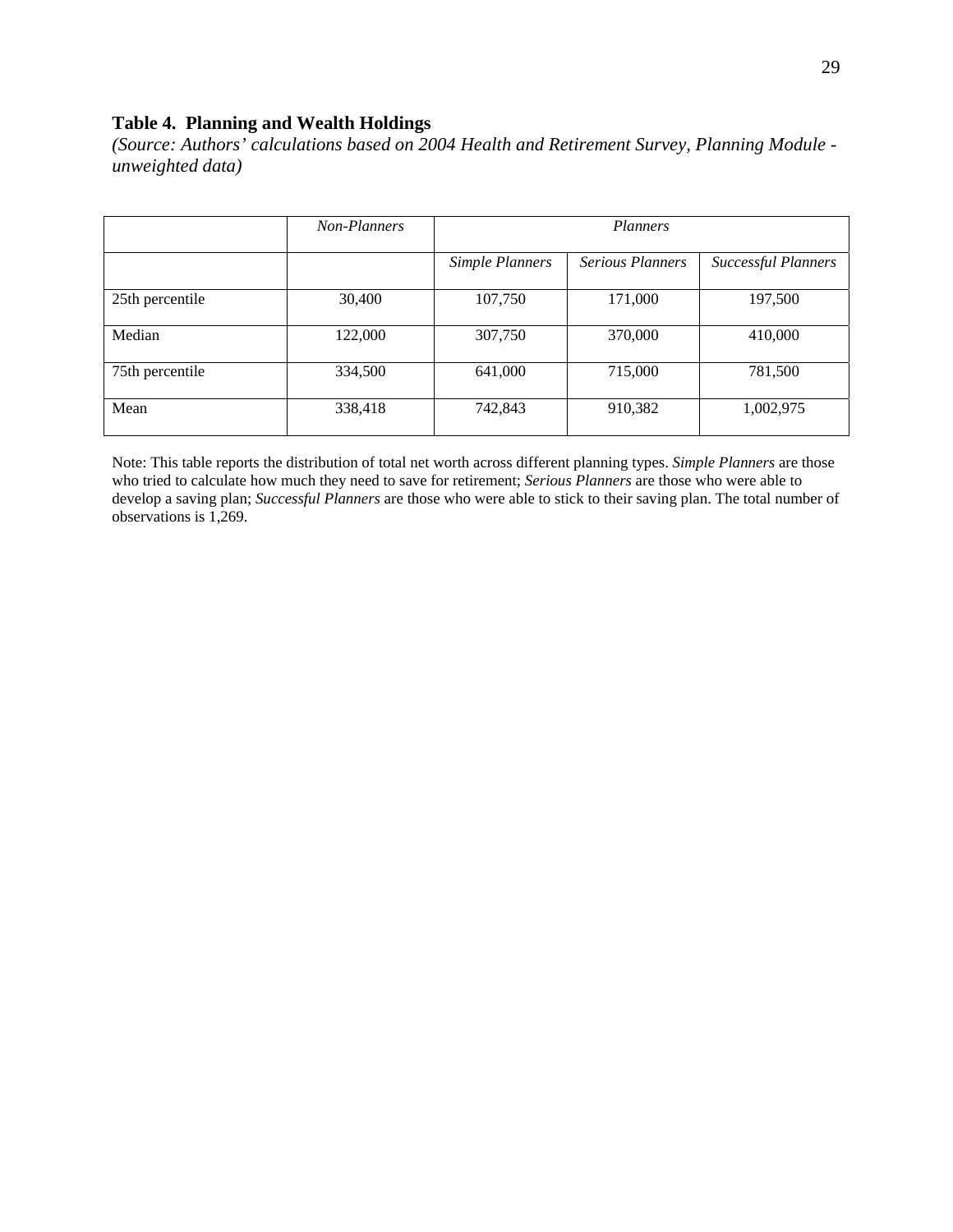|                              | <b>Simple Planners</b><br>$n = 1269$ |                     |                     | <b>Serious Planners</b><br>$n = 1269$ |                     |                     | <b>Successful Planners</b><br>$n = 1269$ |                     |                     |
|------------------------------|--------------------------------------|---------------------|---------------------|---------------------------------------|---------------------|---------------------|------------------------------------------|---------------------|---------------------|
|                              | I                                    | $\mathbf{I}$        | III                 | I                                     | $\mathbf{I}$        | III                 | I                                        | $\mathbf{I}$        | III                 |
| Correct on Compound Interest | $.068**$<br>(.028)                   | .032<br>(.031)      | .024<br>(.032)      | $.064**$<br>(.024)                    | .037<br>(.025)      | .004<br>(.027)      | $.061**$<br>(.022)                       | .037<br>(.024)      | .007<br>(.024)      |
| Correct on Inflation         | $.104***$<br>(.03)                   | $.079**$<br>(.035)  | .053<br>(.037)      | $.073***$<br>(.026)                   | $.057*$<br>(.029)   | .038<br>(.030)      | $.072***$<br>(.024)                      | $.062**$<br>(.027)  | .043<br>(.027)      |
| <b>Correct on Stock Risk</b> | $.165***$<br>(.026)                  | $.109***$<br>(.038) | $.094***$<br>(.038) | $.155***$<br>(.022)                   | $.101***$<br>(.032) | $.086***$<br>(.032) | $.137***$<br>(.021)                      | .088***<br>(.031)   | $.067***$<br>(.029) |
| DK Compound Interest         |                                      | $-.171**$<br>(.056) | $-162***$<br>(.056) |                                       | $-.138**$<br>(.042) | $-.127**$<br>(.040) |                                          | $-.130**$<br>(.036) | $-.117**$<br>(.032) |
| DK Inflation                 |                                      | .025<br>(.080)      | .035<br>(.081)      |                                       | .036<br>(.077)      | .047<br>(.078)      |                                          | .057<br>(.078)      | .068<br>(.079)      |
| DK Stock Risk                |                                      | $-.071*$<br>(.042)  | $-.044$<br>(.043)   |                                       | $-.070*$<br>(.035)  | $-.044$<br>(.036)   |                                          | $-.064*$<br>(.033)  | $-.038$<br>(.033)   |
| Demographics                 | no                                   | no                  | yes                 | no                                    | no                  | yes                 | no                                       | no                  | yes                 |
| Pseudo $R^2$                 | .048                                 | .056                | .107                | .060                                  | .069                | .133                | .060                                     | .069                | .142                |

# **Table 5. Probit Analysis of Simple, Serious, and Successful Planners:** Marginal effects reported

*(Source: Authors' calculations based on 2004 Health and Retirement Survey, Planning Module - unweighted data)* 

\* estimated coefficient significant at the 10% level; \*\* estimated coefficient significant at the 5% level; \*\*\* estimated coefficient significant at the 1% level.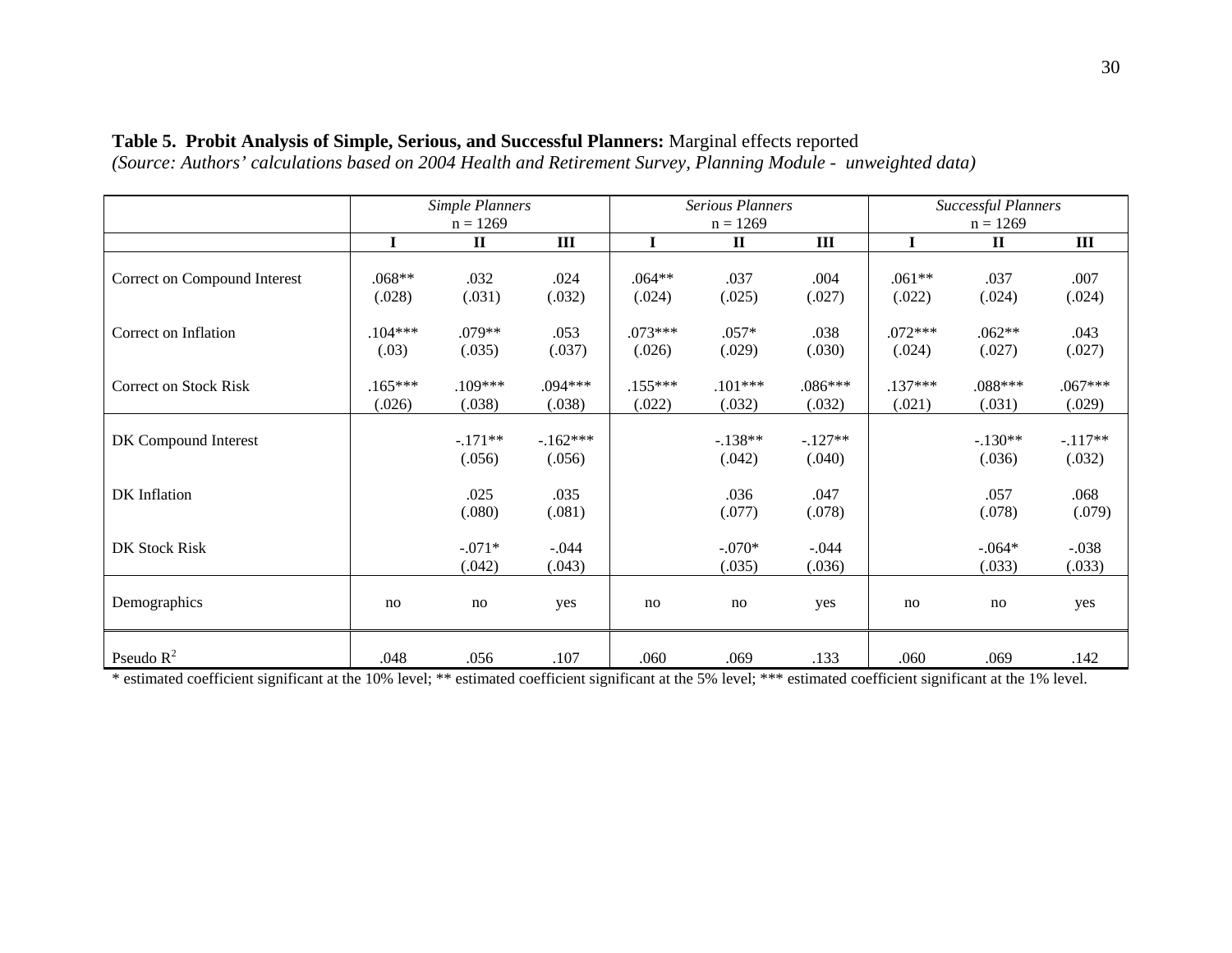## **Table 6A. Wealth Accumulation and Financial Literacy: OLS and Quantile Regressions**

*(Source: Authors' calculations based on 2004 Health and Retirement Survey, Planning Module - unweighted data; Wealth is divided by 1,000)* 

|                                   | Total sample | $1st$ quartile | Median     | 3rd quartile |
|-----------------------------------|--------------|----------------|------------|--------------|
| Correct on Compound               | 40.85        | 19.72          | 29.18***   | 21.29        |
| interest                          | (25.66)      | (16.91)        | (10.43)    | (27.28)      |
| Correct on Inflation              | 31.23        | 3.44           | 17.96      | 34.51        |
|                                   | (27.71)      | (7.54)         | (11.28)    | (29.39)      |
| Correct on Stock Risk             | 11.68        | 19.39***       | $26.95***$ | 20.73        |
|                                   | (23.79)      | (6.44)         | (9.67)     | (26.31)      |
| Demographics                      | yes          | yes            | yes        | yes          |
| Adjusted or Pseudo $\mathbb{R}^2$ | 0.32         | 0.14           | 0.20       | 0.24         |

\* estimated coefficient significant at the 10% level; \*\* estimated coefficient significant at the 5% level;

\*\*\* estimated coefficient significant at the 1% level.

## **Table 6B. Probit Analysis of Stock Ownership:** Marginal effects reported

*(Source: Authors' calculations based on 2004 Health and Retirement Survey, Planning Module - unweighted data)*

|                              | Total sample | Low education | High education |
|------------------------------|--------------|---------------|----------------|
| Correct on Compound interest | $.064**$     | .041          | $.101*$        |
|                              | (.030)       | (.030)        | (.051)         |
| Correct on Inflation         | .035         | .001          | .027           |
|                              | (.033)       | (.037)        | (.057)         |
| Correct on Stock Risk        | $.121***$    | $.077**$      | $.202***$      |
|                              | (.027)       | (.032)        | (.042)         |
| Demographics and wealth      | ves          | yes           | yes            |
| Pseudo $R^2$                 | 0.173        | 0.257         | 0.168          |

\* estimated coefficient significant at the 10% level; \*\* estimated coefficient significant at the 5% level;

\*\*\* estimated coefficient significant at the 1% level.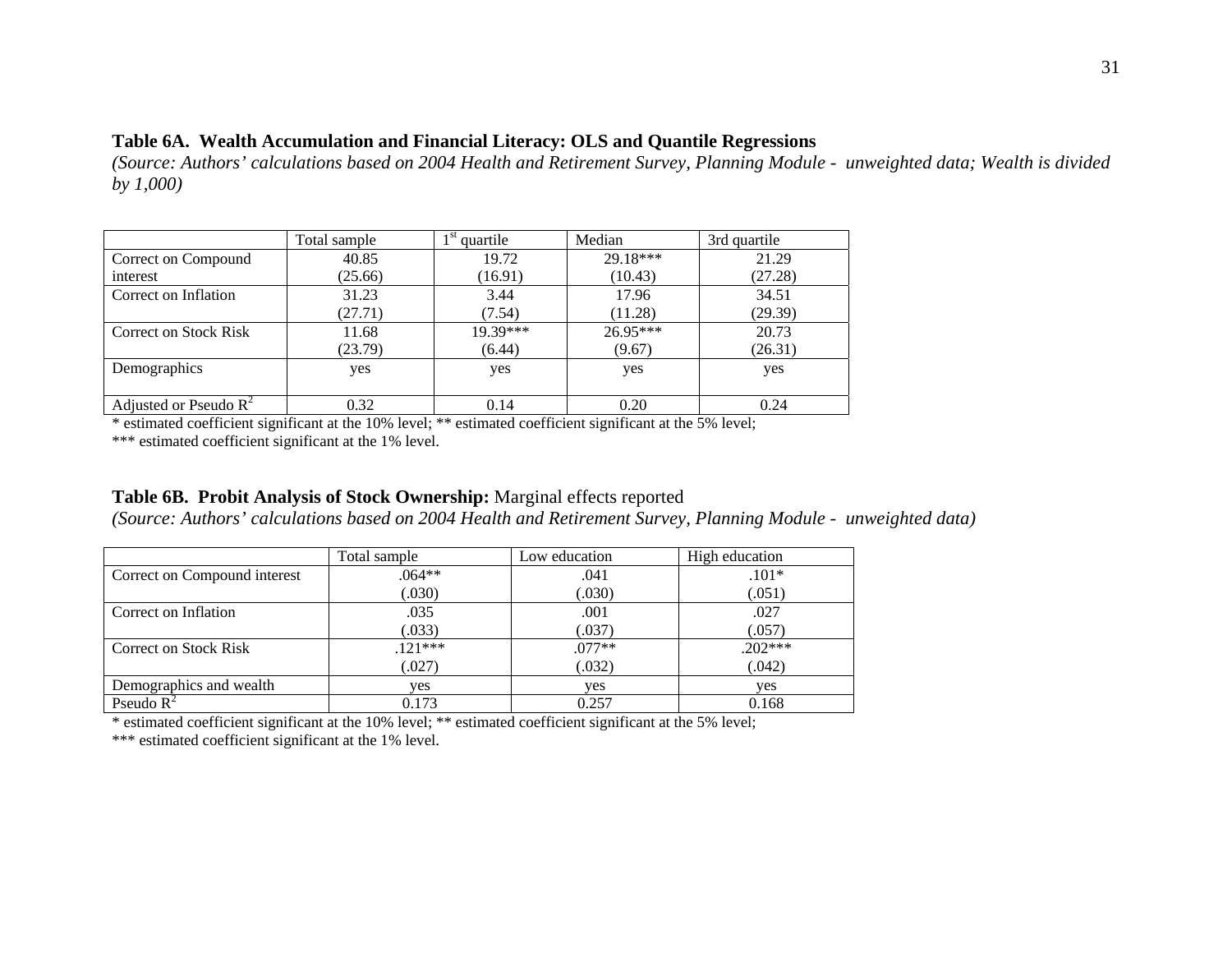

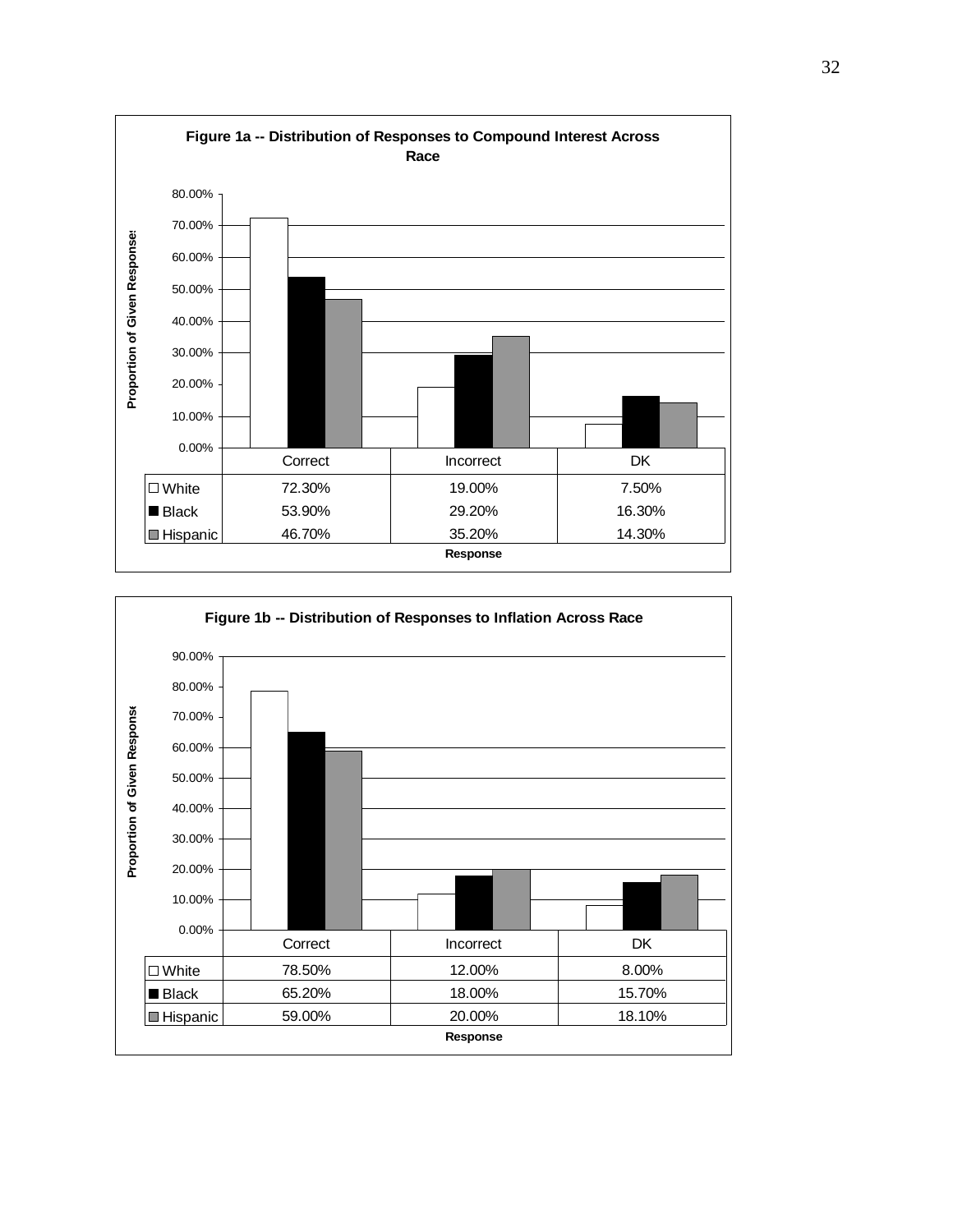

*(Source: Authors' calculations based on 2004 Health and Retirement Survey, Planning Module unweighted data)*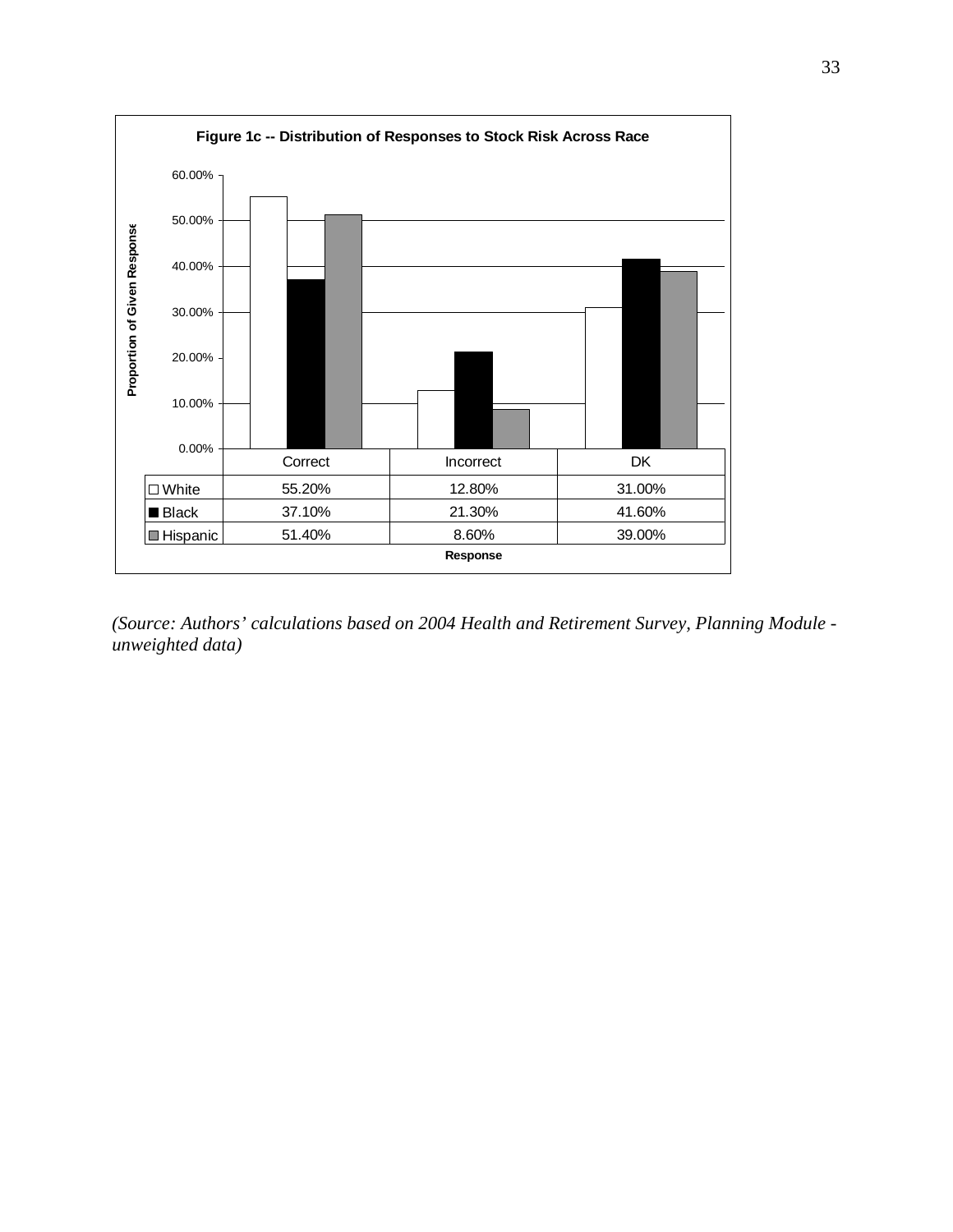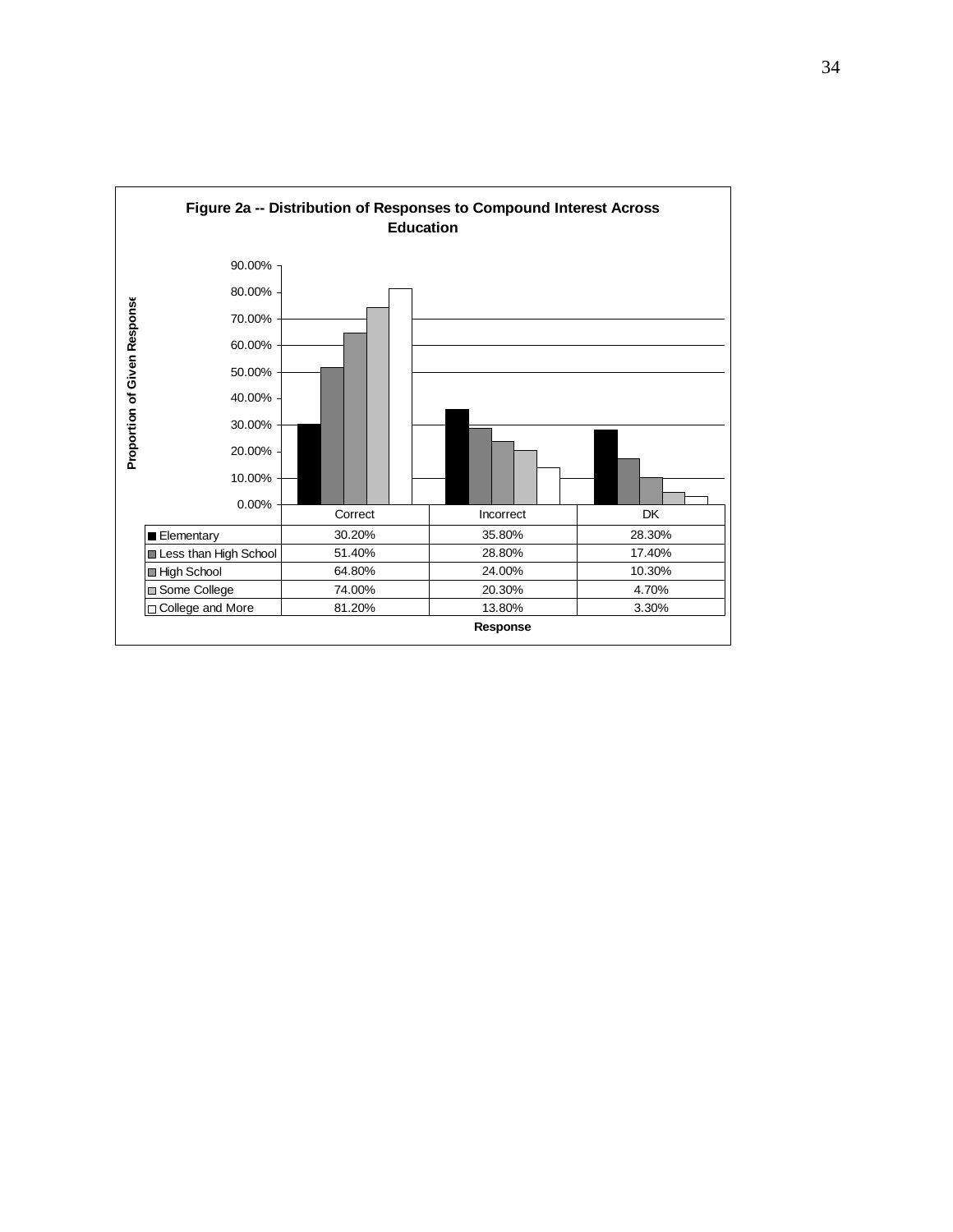

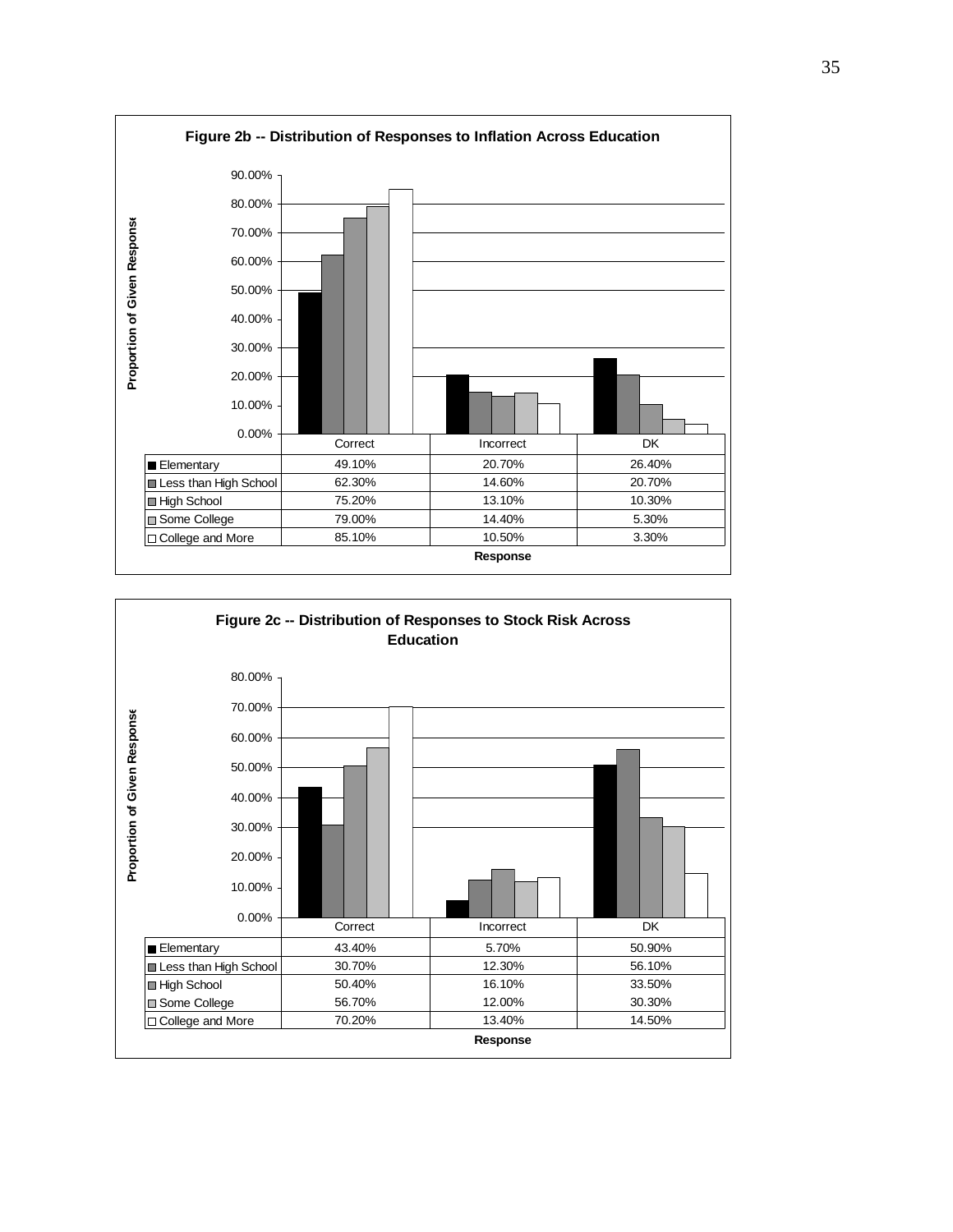*(Source: Authors' calculations based on 2004 Health and Retirement Survey, Planning Module unweighted data)*